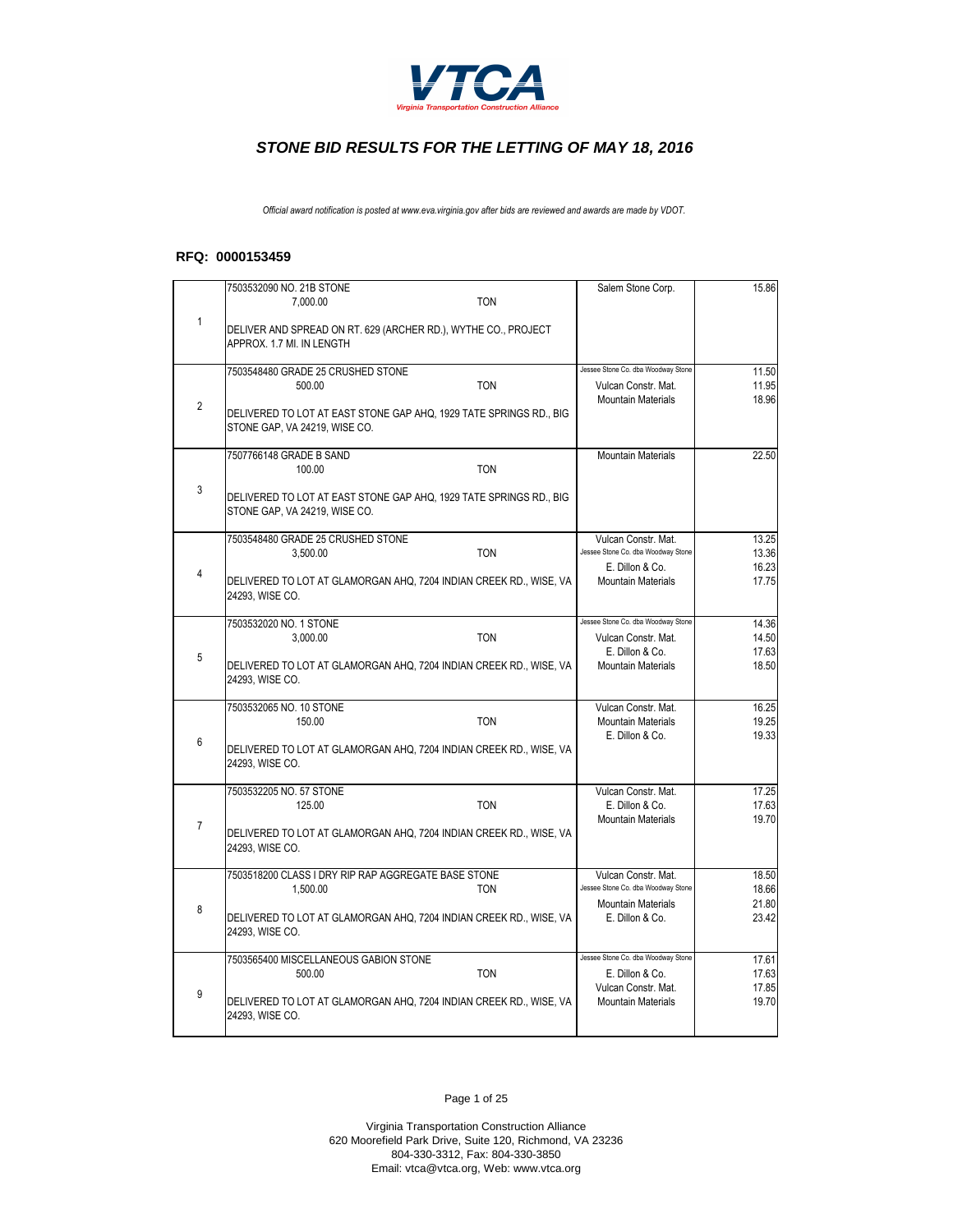

|    | 7503551400 CLASS II RIP RAP STONE                                                                     | Vulcan Constr. Mat.                    | 20.25          |
|----|-------------------------------------------------------------------------------------------------------|----------------------------------------|----------------|
|    | <b>TON</b><br>500.00                                                                                  | <b>Mountain Materials</b>              | 22.05          |
| 10 | DELIVERED TO LOT AT GLAMORGAN AHQ, 7204 INDIAN CREEK RD., WISE, VA<br>24293, WISE CO.                 | E. Dillon & Co.                        | 24.42          |
|    | 7503532020 NO. 1 STONE                                                                                | <b>Mountain Materials</b>              | 11.60          |
|    | <b>TON</b><br>750.00                                                                                  | Rogers Group Inc.                      | 11.70          |
|    |                                                                                                       | E. Dillon & Co.                        | 14.63          |
| 11 | DELIVERED TO LOT AT NICKELSVILLE SUB-AHQ, NICKELSVILLE HWY.,<br>NICKELSVILLE, VA 24271, SCOTT CO.     | Jessee Stone Co. dba Woodway Stone     | 17.75          |
|    | 7503548440 GRADE 9 CRUSHED STONE                                                                      | Rogers Group Inc.                      | 11.70          |
|    | <b>TON</b><br>750.00                                                                                  | <b>Mountain Materials</b>              | 11.99          |
|    |                                                                                                       | Jessee Stone Co. dba Woodway Stone     | 18.00          |
| 12 | DELIVERED TO LOT AT NICKELSVILLE SUB-AHQ, NICKELSVILLE HWY.,<br>NICKELSVILLE, VA 24271, SCOTT CO.     | E. Dillon & Co.                        | 19.08          |
|    | 7503532045 NO. 8 STONE                                                                                | <b>Mountain Materials</b>              | 11.70          |
|    | <b>TON</b><br>250.00                                                                                  | Rogers Group Inc.                      | 11.70          |
|    |                                                                                                       | Jessee Stone Co. dba Woodway Stone     | 17.75          |
| 13 | DELIVERED TO LOT AT NICKELSVILLE SUB-AHQ, NICKELSVILLE HWY.,<br>NICKELSVILLE, VA 24271, SCOTT CO.     | E. Dillon & Co.                        | 18.18          |
|    | 7503565400 MISCELLANEOUS GABION STONE                                                                 | <b>Mountain Materials</b>              | 11.70          |
|    | <b>TON</b><br>150.00                                                                                  | Rogers Group Inc.                      | 11.70          |
|    |                                                                                                       | E. Dillon & Co.                        | 15.13          |
| 14 | DELIVERED TO LOT AT NICKELSVILLE SUB-AHQ, NICKELSVILLE HWY.,<br>NICKELSVILLE, VA 24271, SCOTT CO.     | Jessee Stone Co. dba Woodway Stone     | 17.75          |
|    | 7503548480 GRADE 25 CRUSHED STONE                                                                     | Rogers Group Inc.                      | 11.05          |
|    | <b>TON</b><br>7,000.00                                                                                | <b>Mountain Materials</b>              | 11.15          |
|    |                                                                                                       | E. Dillon & Co.                        | 13.33          |
| 15 | DELIVERED TO LOT AT NICKELSVILLE SUB-AHQ, NICKELSVILLE HWY.,<br>NICKELSVILLE, VA 24271, SCOTT CO.     | Jessee Stone Co. dba Woodway Stone     | 15.75          |
|    | 7503518200 CLASS I DRY RIP RAP AGGREGATE BASE STONE                                                   | Rogers Group Inc.                      | 11.95          |
|    | 2,150.00<br><b>TON</b>                                                                                | <b>Mountain Materials</b>              | 12.99          |
|    |                                                                                                       | E. Dillon & Co.                        | 20.04          |
| 16 | DELIVERED TO LOT AT NICKELSVILLE SUB-AHQ, NICKELSVILLE HWY.,<br>NICKELSVILLE, VA 24271, SCOTT CO.     | Jessee Stone Co. dba Woodway Stone     | 20.75          |
|    | 7503518200 CLASS I DRY RIP RAP AGGREGATE BASE STONE                                                   | <b>Mountain Materials</b>              | 16.95          |
|    | <b>TON</b><br>500.00                                                                                  | Rogers Group Inc.                      | 17.00          |
| 17 |                                                                                                       | Jessee Stone Co. dba Woodway Stone     | 18.70          |
|    | DELIVERED TO LOT AT FORT BLACKMORE AHQ, 8833 VETERAN'S MEMORIAL                                       | E. Dillon & Co.                        | 20.98          |
|    | HWY., FT. BLACKMORE, VA, SCOTT CO.                                                                    | Vulcan Constr. Mat.                    | 21.00          |
|    | 7503548440 GRADE 9 CRUSHED STONE                                                                      | Rogers Group Inc.                      | 13.00          |
|    | TON<br>12,000.00                                                                                      | Jessee Stone Co. dba Woodway Stone     | 16.50          |
| 18 |                                                                                                       | <b>Mountain Materials</b>              | 18.90          |
|    | DELIVERED TO LOT AT FORT BLACKMORE AHQ, 8833 VETERAN'S MEMORIAL<br>HWY., FT. BLACKMORE, VA, SCOTT CO. | Vulcan Constr. Mat.<br>E. Dillon & Co. | 19.00<br>19.97 |
|    | 7503532020 NO. 1 STONE                                                                                | <b>Mountain Materials</b>              | 13.45          |
|    | 500.00<br><b>TON</b>                                                                                  | Rogers Group Inc.                      | 14.00          |
|    |                                                                                                       | E. Dillon & Co.                        | 15.82          |
| 19 | DELIVERED TO LOT AT FORT BLACKMORE AHQ, 8833 VETERAN'S MEMORIAL                                       | Jessee Stone Co. dba Woodway Stone     | 16.16          |
|    | HWY., FT. BLACKMORE, VA, SCOTT CO.                                                                    | Vulcan Constr. Mat.                    | 17.00          |
|    |                                                                                                       |                                        |                |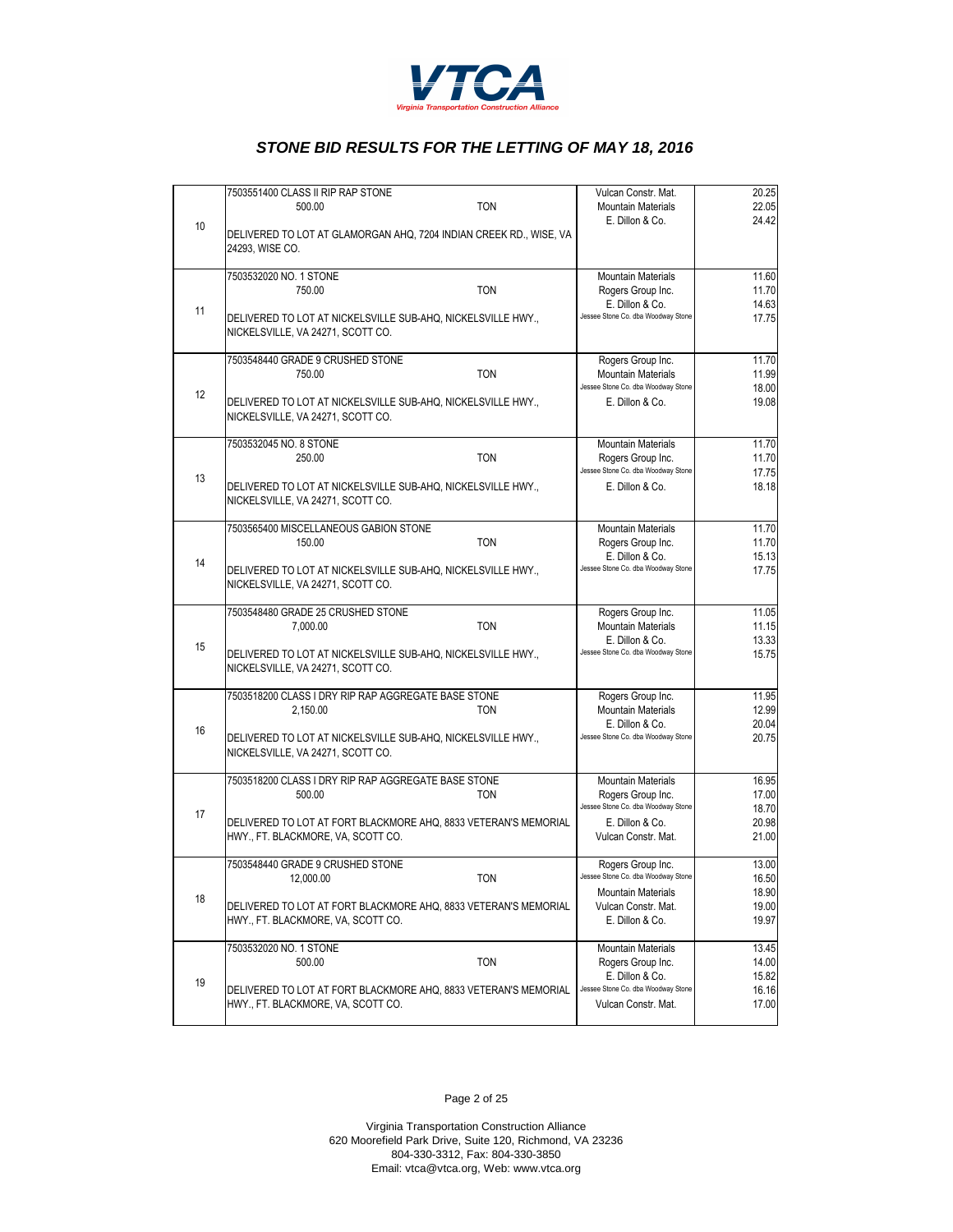

|    | 7503532045 NO. 8 STONE                                                                                | Rogers Group Inc.                                               | 15.00                            |
|----|-------------------------------------------------------------------------------------------------------|-----------------------------------------------------------------|----------------------------------|
|    | <b>TON</b><br>250.00                                                                                  | Jessee Stone Co. dba Woodway Stone                              | 16.70                            |
| 20 |                                                                                                       | <b>Mountain Materials</b>                                       | 17.50                            |
|    | DELIVERED TO LOT AT FORT BLACKMORE AHQ, 8833 VETERAN'S MEMORIAL                                       | E. Dillon & Co.                                                 | 18.47                            |
|    | HWY., FT. BLACKMORE, VA, SCOTT CO.                                                                    | Vulcan Constr. Mat.                                             | 18.95                            |
|    | 7503532205 NO. 57 STONE                                                                               | Rogers Group Inc.                                               | 15.00                            |
|    | <b>TON</b><br>100.00                                                                                  | E. Dillon & Co.                                                 | 15.32                            |
| 21 |                                                                                                       | Vulcan Constr. Mat.                                             | 17.50                            |
|    | DELIVERED TO LOT AT FORT BLACKMORE AHQ, 8833 VETERAN'S MEMORIAL                                       | Jessee Stone Co. dba Woodway Stone                              | 17.70                            |
|    | HWY., FT. BLACKMORE, VA, SCOTT CO.                                                                    | <b>Mountain Materials</b>                                       | 17.75                            |
|    | 7503532225 NO. 68 STONE                                                                               | E. Dillon & Co.                                                 | 15.32                            |
|    | 100.00<br><b>TON</b>                                                                                  | Rogers Group Inc.                                               | 17.00                            |
| 22 |                                                                                                       | Jessee Stone Co. dba Woodway Stone<br><b>Mountain Materials</b> | 17.70                            |
|    | DELIVERED TO LOT AT FORT BLACKMORE AHQ, 8833 VETERAN'S MEMORIAL<br>HWY., FT. BLACKMORE, VA, SCOTT CO. |                                                                 | 17.75                            |
|    | 7503551400 CLASS II RIP RAP STONE                                                                     | <b>Mountain Materials</b>                                       | 17.90                            |
|    | <b>TON</b><br>250.00                                                                                  | Rogers Group Inc.                                               | 18.00                            |
| 23 |                                                                                                       | E. Dillon & Co.                                                 | 21.98                            |
|    | DELIVERED TO LOT AT FORT BLACKMORE AHQ, 8833 VETERAN'S MEMORIAL<br>HWY., FT. BLACKMORE, VA, SCOTT CO. | Vulcan Constr. Mat.                                             | 22.00                            |
|    |                                                                                                       |                                                                 |                                  |
|    | 7503532250 NO. 78 STONE                                                                               | Rogers Group Inc.                                               | 17.00                            |
|    | 100.00<br><b>TON</b>                                                                                  | E. Dillon & Co.<br>Jessee Stone Co. dba Woodway Stone           | 17.27                            |
| 24 | DELIVERED TO LOT AT FORT BLACKMORE AHQ, 8833 VETERAN'S MEMORIAL                                       |                                                                 | 18.80                            |
|    | HWY., FT. BLACKMORE, VA, SCOTT CO.                                                                    |                                                                 |                                  |
|    |                                                                                                       |                                                                 |                                  |
|    | 7503548480 GRADE 25 CRUSHED STONE                                                                     | Rogers Group Inc.                                               | 12.50                            |
|    | <b>TON</b><br>4,000.00                                                                                | <b>Mountain Materials</b><br>E. Dillon & Co.                    | 12.70<br>14.02                   |
| 25 | DELIVERED TO LOT AT FORT BLACKMORE AHQ, 8833 VETERAN'S MEMORIAL                                       | Vulcan Constr. Mat.                                             | 15.00                            |
|    | HWY., FT. BLACKMORE, VA, SCOTT CO.                                                                    | Jessee Stone Co. dba Woodway Stone                              | 15.00                            |
|    | 7503548440 GRADE 9 CRUSHED STONE                                                                      | Jessee Stone Co. dba Woodway Stone                              | 16.00                            |
|    | <b>TON</b><br>400.00                                                                                  | Vulcan Constr. Mat.                                             | 16.00                            |
| 26 |                                                                                                       |                                                                 |                                  |
|    | DELIVERED TO LOT AT MOCCASIN GAP AHQ, 100 HILTON RD., WEBER CITY,                                     |                                                                 |                                  |
|    | VA 24290, SCOTT CO.                                                                                   |                                                                 |                                  |
|    | 7503532045 NO. 8 STONE                                                                                | Jessee Stone Co. dba Woodway Stone                              | 14.85                            |
|    | <b>TON</b><br>400.00                                                                                  | Vulcan Constr. Mat.                                             | 16.00                            |
|    |                                                                                                       |                                                                 |                                  |
| 27 |                                                                                                       |                                                                 |                                  |
|    | DELIVERED TO LOT AT MOCCASIN GAP AHQ, 100 HILTON RD., WEBER CITY,                                     |                                                                 |                                  |
|    | VA 24290, SCOTT CO.                                                                                   |                                                                 |                                  |
|    | 7503532020 NO. 1 STONE                                                                                | Jessee Stone Co. dba Woodway Stone                              |                                  |
|    | 150.00<br><b>TON</b>                                                                                  | Vulcan Constr. Mat.                                             |                                  |
| 28 |                                                                                                       |                                                                 |                                  |
|    | DELIVERED TO LOT AT MOCCASIN GAP AHQ, 100 HILTON RD., WEBER CITY,<br>VA 24290, SCOTT CO.              |                                                                 |                                  |
|    |                                                                                                       |                                                                 |                                  |
|    | 7503532205 NO. 57 STONE                                                                               | Vulcan Constr. Mat.<br>Jessee Stone Co. dba Woodway Stone       |                                  |
|    | 100.00<br><b>TON</b>                                                                                  |                                                                 | 14.85<br>15.00<br>15.75<br>15.80 |
| 29 | DELIVERED TO LOT AT MOCCASIN GAP AHQ, 100 HILTON RD., WEBER CITY,                                     |                                                                 |                                  |
|    | VA 24290, SCOTT CO.                                                                                   |                                                                 |                                  |

Page 3 of 25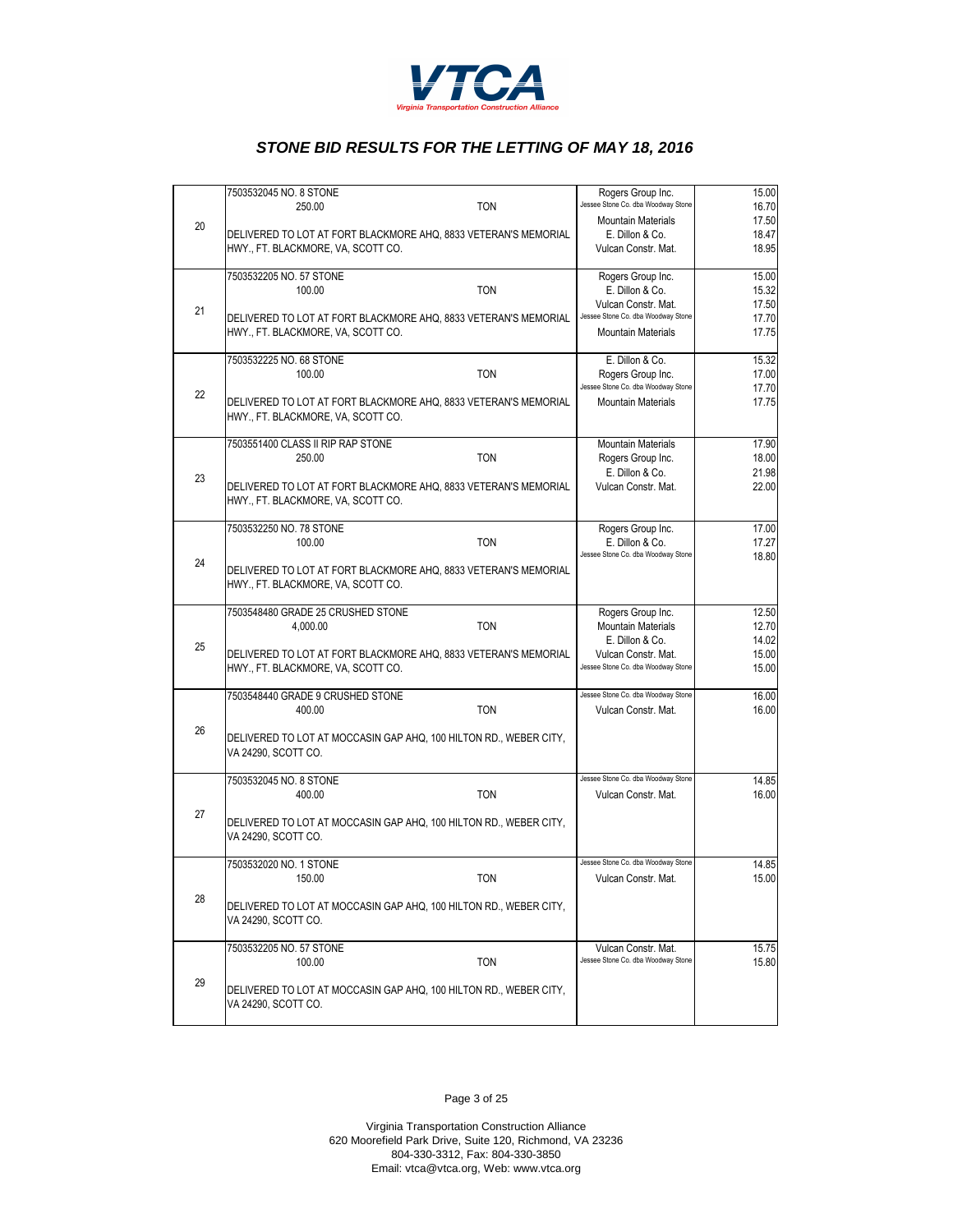

|    | 7503532225 NO. 68 STONE                                                                         | Jessee Stone Co. dba Woodway Stone | 16.25 |
|----|-------------------------------------------------------------------------------------------------|------------------------------------|-------|
|    | 100.00<br><b>TON</b>                                                                            |                                    |       |
| 30 | DELIVERED TO LOT AT MOCCASIN GAP AHQ, 100 HILTON RD., WEBER CITY,<br>VA 24290, SCOTT CO.        |                                    |       |
|    | 7503551400 CLASS II RIP RAP STONE                                                               | Vulcan Constr. Mat.                | 22.00 |
|    | <b>TON</b><br>100.00                                                                            | Jessee Stone Co. dba Woodway Stone | 22.00 |
| 31 | DELIVERED TO LOT AT MOCCASIN GAP AHQ, 100 HILTON RD., WEBER CITY,<br>VA 24290, SCOTT CO.        |                                    |       |
|    | 7503532250 NO. 78 STONE                                                                         | Jessee Stone Co. dba Woodway Stone | 16.75 |
|    | 50.00<br><b>TON</b>                                                                             |                                    |       |
| 32 | DELIVERED TO LOT AT MOCCASIN GAP AHQ, 100 HILTON RD., WEBER CITY,<br>VA 24290, SCOTT CO.        |                                    |       |
|    | 7503548480 GRADE 25 CRUSHED STONE                                                               | Vulcan Constr. Mat.                | 13.50 |
|    | <b>TON</b><br>1,500.00                                                                          | Jessee Stone Co. dba Woodway Stone | 13.50 |
| 33 | DELIVERED TO LOT AT MOCCASIN GAP AHQ, 100 HILTON RD., WEBER CITY,<br>VA 24290, SCOTT CO.        |                                    |       |
|    | 7503518200 CLASS I DRY RIP RAP AGGREGATE BASE STONE                                             | Jessee Stone Co. dba Woodway Stone | 18.50 |
|    | 750.00<br><b>TON</b>                                                                            | Vulcan Constr. Mat.                | 18.50 |
| 34 | DELIVERED TO LOT AT MOCCASIN GAP AHQ, 100 HILTON RD., WEBER CITY,<br>VA 24290, SCOTT CO.        |                                    |       |
|    | 7503548480 GRADE 25 CRUSHED STONE                                                               | Jessee Stone Co. dba Woodway Stone | 11.50 |
|    | <b>TON</b><br>10,000.00                                                                         | Powell Valley Stone Co.            | 12.30 |
| 35 | DELIVERED TO LOT AT PATTONSVILLE AHQ, 4162 PURCHASE RIDGE RD.,<br>DUFFIELD, VA 24244, SCOTT CO. |                                    |       |
|    | 7503532045 NO. 8 STONE                                                                          | Jessee Stone Co. dba Woodway Stone | 12.25 |
|    | <b>TON</b><br>500.00                                                                            | Powell Valley Stone Co.            | 13.30 |
| 36 | DELIVERED TO LOT AT PATTONSVILLE AHQ, 4162 PURCHASE RIDGE RD.,<br>DUFFIELD, VA 24244, SCOTT CO. |                                    |       |
|    | 7503532020 NO. 1 STONE                                                                          | Jessee Stone Co. dba Woodway Stone | 13.25 |
|    | 500.00<br><b>TON</b>                                                                            | Powell Valley Stone Co.            | 13.30 |
| 37 | DELIVERED TO LOT AT PATTONSVILLE AHQ, 4162 PURCHASE RIDGE RD.,<br>DUFFIELD, VA 24244, SCOTT CO. |                                    |       |
|    | 7503532205 NO. 57 STONE                                                                         | Jessee Stone Co. dba Woodway Stone | 12.75 |
|    | 2,000.00<br><b>TON</b>                                                                          | Powell Valley Stone Co.            | 13.30 |
| 38 | DELIVERED TO LOT AT PATTONSVILLE AHQ, 4162 PURCHASE RIDGE RD.,<br>DUFFIELD, VA 24244, SCOTT CO. |                                    |       |
|    | 7503532225 NO. 68 STONE                                                                         | Jessee Stone Co. dba Woodway Stone | 14.05 |
|    | 50.00<br><b>TON</b>                                                                             | Powell Valley Stone Co.            | 14.30 |
| 39 | DELIVERED TO LOT AT PATTONSVILLE AHQ, 4162 PURCHASE RIDGE RD.,<br>DUFFIELD, VA 24244, SCOTT CO. |                                    |       |

Page 4 of 25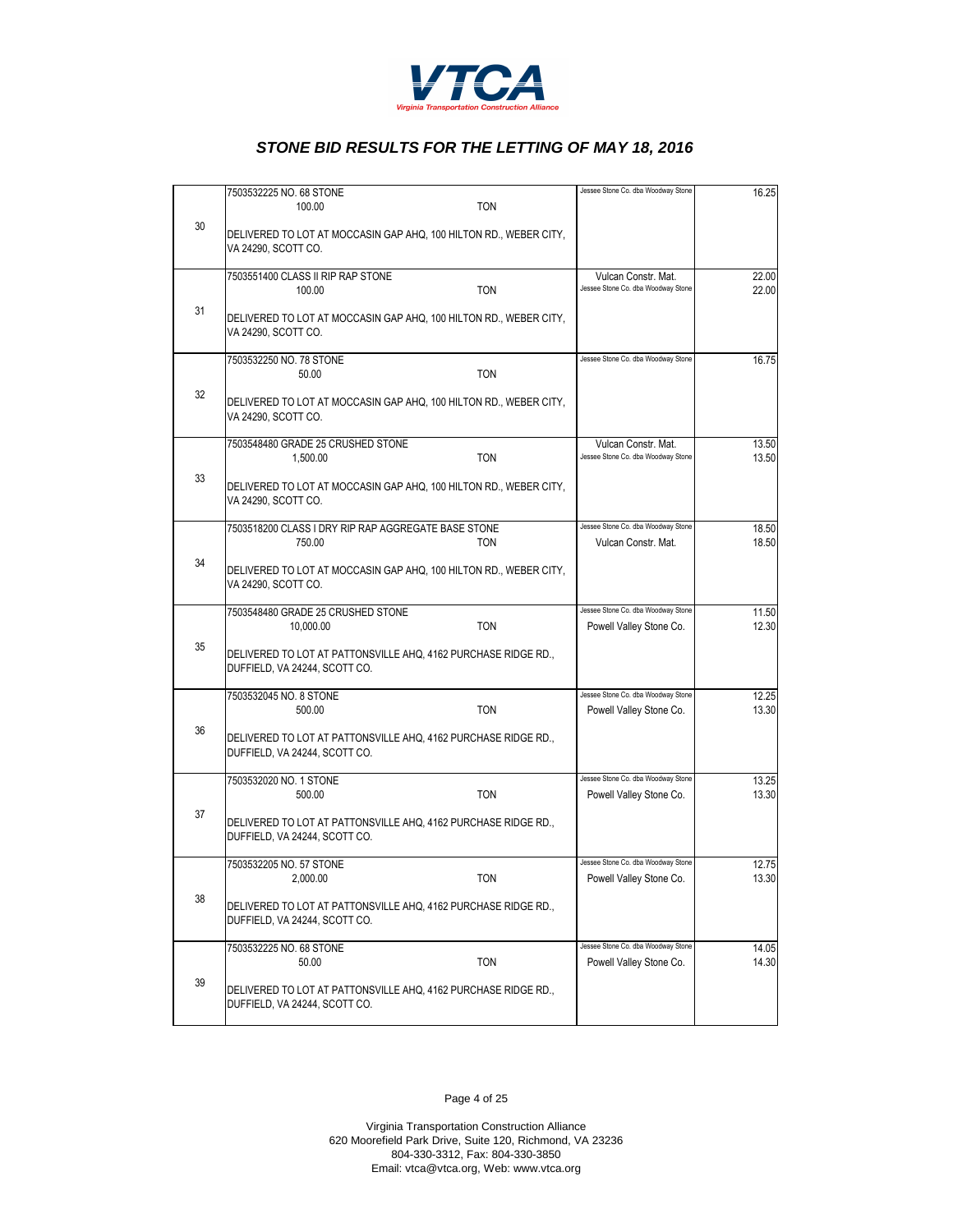

|    | 7503532250 NO. 78 STONE                                                                         |            | Jessee Stone Co. dba Woodway Stone | 14.05 |
|----|-------------------------------------------------------------------------------------------------|------------|------------------------------------|-------|
|    | 50.00                                                                                           | <b>TON</b> | Powell Valley Stone Co.            | 14.30 |
| 40 | DELIVERED TO LOT AT PATTONSVILLE AHQ, 4162 PURCHASE RIDGE RD.,<br>DUFFIELD, VA 24244, SCOTT CO. |            |                                    |       |
|    | 7503551400 CLASS II RIP RAP STONE                                                               |            | Jessee Stone Co. dba Woodway Stone | 25.00 |
|    | 300.00                                                                                          | <b>TON</b> |                                    |       |
| 41 | DELIVERED TO LOT AT PATTONSVILLE AHQ, 4162 PURCHASE RIDGE RD.,<br>DUFFIELD, VA 24244, SCOTT CO. |            |                                    |       |
|    | 7503565400 MISCELLANEOUS GABION STONE                                                           |            | Jessee Stone Co. dba Woodway Stone | 14.05 |
|    | 100.00                                                                                          | <b>TON</b> | Powell Valley Stone Co.            | 25.00 |
| 42 | DELIVERED TO LOT AT PATTONSVILLE AHQ, 4162 PURCHASE RIDGE RD.,<br>DUFFIELD, VA 24244, SCOTT CO. |            |                                    |       |
|    | 7503548480 GRADE 25 CRUSHED STONE                                                               |            | Jessee Stone Co. dba Woodway Stone | 11.20 |
|    | 3,500.00                                                                                        | <b>TON</b> | Hinkle Contracting Co.             | 12.30 |
| 43 | DELIVERED TO LOT AT EWING AHQ, 453 GILES HOLLOW RD., ROSE HILL, VA<br>24281, LEE CO.            |            | Powell Valley Stone Co.            | 16.00 |
|    | 7503532045 NO. 8 STONE                                                                          |            | Jessee Stone Co. dba Woodway Stone | 12.50 |
|    | 1,450.00                                                                                        | <b>TON</b> | Hinkle Contracting Co.             | 13.30 |
| 44 | DELIVERED TO LOT AT EWING AHQ, 453 GILES HOLLOW RD., ROSE HILL, VA<br>24281, LEE CO.            |            | Powell Valley Stone Co.            | 17.00 |
|    | 7503548440 GRADE 9 CRUSHED STONE                                                                |            | Jessee Stone Co. dba Woodway Stone | 12.50 |
|    | 450.00                                                                                          | <b>TON</b> | Hinkle Contracting Co.             | 13.30 |
| 45 | DELIVERED TO LOT AT EWING AHQ, 453 GILES HOLLOW RD., ROSE HILL, VA<br>24281, LEE CO.            |            |                                    |       |
|    | 7503532020 NO. 1 STONE                                                                          |            | Hinkle Contracting Co.             | 12.20 |
|    | 500.00                                                                                          | <b>TON</b> | Jessee Stone Co. dba Woodway Stone | 14.50 |
| 46 | DELIVERED TO LOT AT EWING AHQ, 453 GILES HOLLOW RD., ROSE HILL, VA<br>24281, LEE CO.            |            | Powell Valley Stone Co.            | 16.00 |
|    | 7503532205 NO. 57 STONE                                                                         |            | Hinkle Contracting Co.             | 12.40 |
|    | 150.00                                                                                          | <b>TON</b> | Jessee Stone Co. dba Woodway Stone | 14.50 |
| 47 | DELIVERED TO LOT AT EWING AHQ, 453 GILES HOLLOW RD., ROSE HILL, VA<br>24281, LEE CO.            |            | Powell Valley Stone Co.            | 16.00 |
|    | 7503518200 CLASS I DRY RIP RAP AGGREGATE BASE STONE                                             |            | Hinkle Contracting Co.             | 14.45 |
|    | 300.00                                                                                          |            | Jessee Stone Co, dba Woodway Stone | 17.50 |
| 48 | DELIVERED TO LOT AT EWING AHQ, 453 GILES HOLLOW RD., ROSE HILL, VA<br>24281, LEE CO.            |            | Powell Valley Stone Co.            | 19.00 |
|    | 7503551400 CLASS II RIP RAP STONE                                                               |            | Hinkle Contracting Co.             | 14.45 |
|    | 500.00                                                                                          | <b>TON</b> | Jessee Stone Co. dba Woodway Stone | 25.00 |
| 49 | DELIVERED TO LOT AT EWING AHQ, 453 GILES HOLLOW RD., ROSE HILL, VA<br>24281, LEE CO.            |            |                                    |       |

Page 5 of 25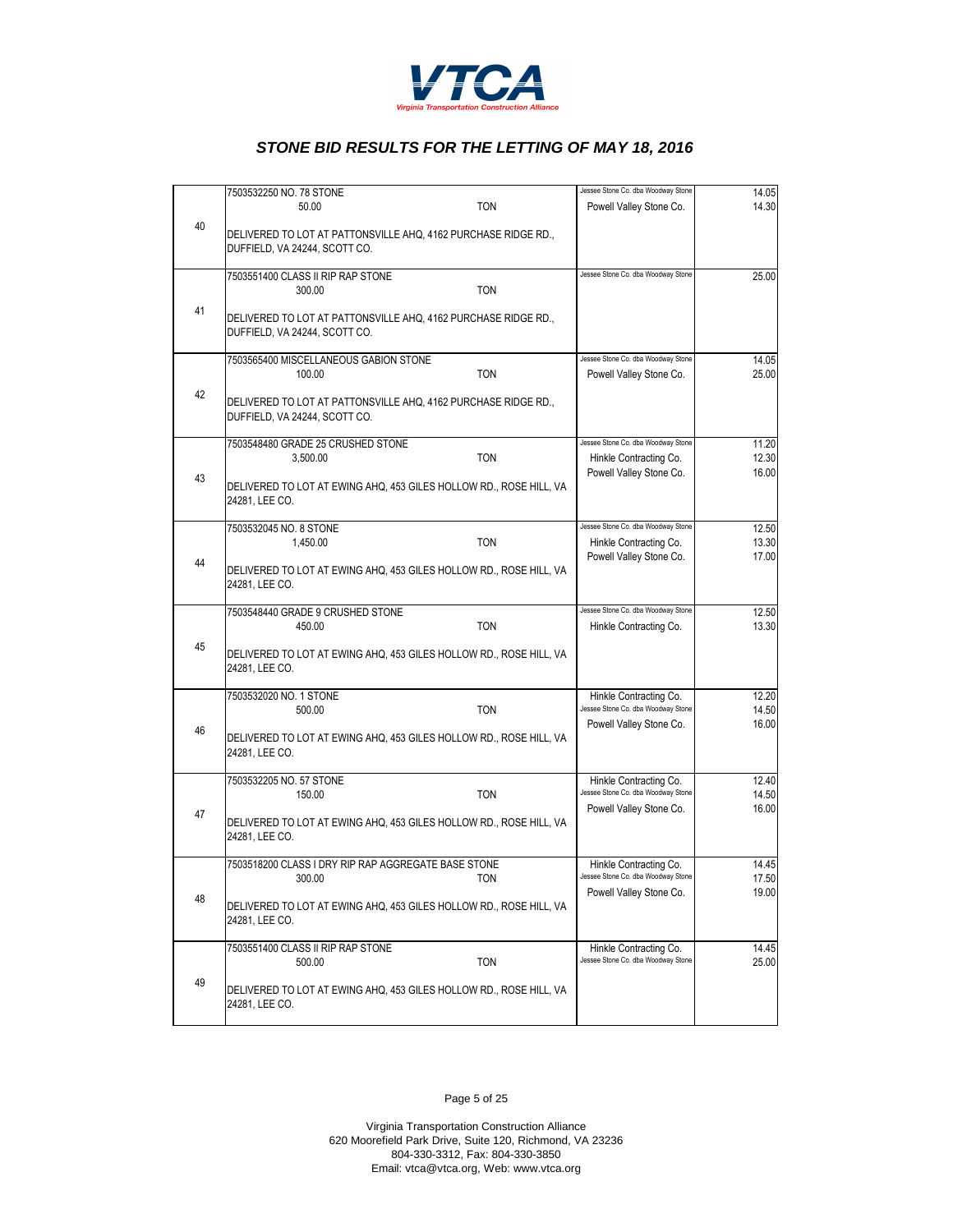

|    | 7503565400 MISCELLANEOUS GABION STONE<br><b>TON</b><br>100.00                                         | Hinkle Contracting Co.<br>Jessee Stone Co. dba Woodway Stone | 14.45<br>14.50 |
|----|-------------------------------------------------------------------------------------------------------|--------------------------------------------------------------|----------------|
| 50 | DELIVERED TO LOT AT EWING AHQ, 453 GILES HOLLOW RD., ROSE HILL, VA<br>24281, LEE CO.                  |                                                              |                |
|    | 7503532225 NO. 68 STONE                                                                               | Hinkle Contracting Co.                                       | 13.30          |
|    | <b>TON</b><br>50.00                                                                                   | Jessee Stone Co. dba Woodway Stone                           | 14.50          |
| 51 | DELIVERED TO LOT AT EWING AHQ, 453 GILES HOLLOW RD., ROSE HILL, VA<br>24281, LEE CO.                  | Powell Valley Stone Co.                                      | 18.00          |
|    | 7503532250 NO. 78 STONE                                                                               | Hinkle Contracting Co.                                       | 13.30          |
|    | 50.00<br><b>TON</b>                                                                                   | Jessee Stone Co. dba Woodway Stone                           | 14.50          |
| 52 | DELIVERED TO LOT AT EWING AHQ, 453 GILES HOLLOW RD., ROSE HILL, VA<br>24281, LEE CO.                  | Powell Valley Stone Co.                                      | 18.00          |
|    | 7503548480 GRADE 25 CRUSHED STONE                                                                     | Jessee Stone Co. dba Woodway Stone                           | 10.50          |
|    | <b>TON</b><br>1,200.00                                                                                | Powell Valley Stone Co.                                      | 12.30          |
| 53 | DELIVERED TO LOT AT JONESVILLE AHQ, RT. 58, 1 MI. W. OF JONESVILLE, VA<br>24263                       |                                                              |                |
|    | 7503548440 GRADE 9 CRUSHED STONE                                                                      | Jessee Stone Co. dba Woodway Stone                           | 15.00          |
|    | <b>TON</b><br>500.00                                                                                  |                                                              |                |
| 54 | DELIVERED TO LOT AT JONESVILLE AHQ, RT. 58, 1 MI. W. OF JONESVILLE, VA<br>24263                       |                                                              |                |
|    | 7503532045 NO. 8 STONE                                                                                | Jessee Stone Co. dba Woodway Stone                           | 11.50          |
|    | <b>TON</b><br>750.00                                                                                  | Powell Valley Stone Co.                                      | 13.30          |
| 55 | DELIVERED TO LOT AT JONESVILLE AHQ, RT. 58, 1 MI. W. OF JONESVILLE, VA<br>24263                       |                                                              |                |
|    | 7503532250 NO. 78 STONE                                                                               | Powell Valley Stone Co.                                      | 14.30          |
|    | 100.00<br><b>TON</b>                                                                                  | Jessee Stone Co. dba Woodway Stone                           | 16.00          |
| 56 | DELIVERED TO LOT AT JONESVILLE AHQ, RT. 58, 1 MI. W. OF JONESVILLE, VA<br>24263                       |                                                              |                |
|    | 7503565400 MISCELLANEOUS GABION STONE                                                                 | Rogers Group Inc.                                            | 17.00          |
|    | <b>TON</b><br>100.00                                                                                  | Jessee Stone Co. dba Woodway Stone                           | 18.80          |
| 57 | DELIVERED TO LOT AT FORT BLACKMORE AHQ, 8833 VETERAN'S MEMORIAL<br>HWY., FT. BLACKMORE, VA, SCOTT CO. | <b>Mountain Materials</b><br>Vulcan Constr. Mat.             | 18.95<br>19.85 |
|    | 7503518200 CLASS I DRY RIP RAP AGGREGATE BASE STONE                                                   | Jessee Stone Co. dba Woodway Stone                           | 17.75          |
|    | 250.00                                                                                                | Powell Valley Stone Co.                                      | 18.00          |
| 58 | DELIVERED TO LOT AT PATTONSVILLE AHQ, 4162 PURCHASE RIDGE RD.,<br>DUFFIELD, VA 24244, SCOTT CO.       |                                                              |                |
|    | 7503548480 GRADE 25 CRUSHED STONE                                                                     | Jessee Stone Co. dba Woodway Stone                           | 10.95          |
|    | 3,500.00<br><b>TON</b>                                                                                | Powell Valley Stone Co.                                      | 13.30          |
| 59 | DELIVERED TO LOT AT DRYDEN AHQ, 131 LEWIS HEIGHTS RD., DRYDEN, VA<br>24243, LEE CO.                   |                                                              |                |

Page 6 of 25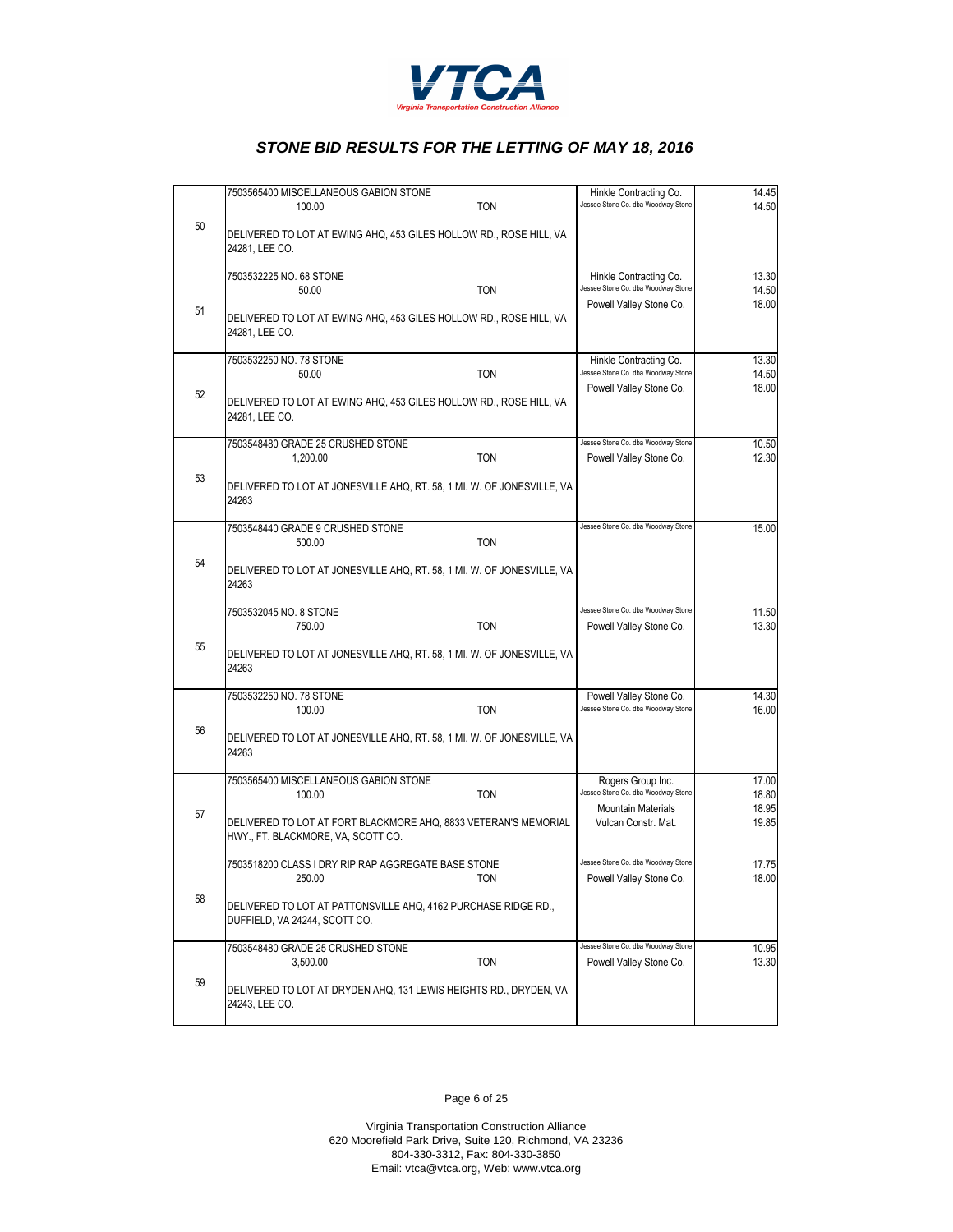

| <b>TON</b><br>150.00<br>Powell Valley Stone Co.<br>60<br>DELIVERED TO LOT AT DRYDEN AHQ, 131 LEWIS HEIGHTS RD., DRYDEN, VA<br>24243, LEE CO.<br>Jessee Stone Co. dba Woodway Stone<br>7503532020 NO. 1 STONE<br><b>TON</b><br>350.00<br>Powell Valley Stone Co.<br>61<br>DELIVERED TO LOT AT DRYDEN AHQ, 131 LEWIS HEIGHTS RD., DRYDEN, VA<br>24243, LEE CO.<br>Jessee Stone Co. dba Woodway Stone<br>7503532225 NO. 68 STONE<br>100.00<br><b>TON</b><br>Powell Valley Stone Co.<br>62<br>DELIVERED TO LOT AT DRYDEN AHQ, 131 LEWIS HEIGHTS RD., DRYDEN, VA<br>24243, LEE CO.<br>7503532250 NO. 78 STONE<br>Powell Valley Stone Co.<br>Jessee Stone Co. dba Woodway Stone<br>50.00<br><b>TON</b><br>63<br>DELIVERED TO LOT AT DRYDEN AHQ, 131 LEWIS HEIGHTS RD., DRYDEN, VA<br>24243, LEE CO.<br>Jessee Stone Co. dba Woodway Stone<br>7503532045 NO. 8 STONE<br>200.00<br><b>TON</b><br>Powell Valley Stone Co.<br>64<br>DELIVERED TO LOT AT DRYDEN AHQ, 131 LEWIS HEIGHTS RD., DRYDEN, VA<br>24243, LEE CO.<br>7503518200 CLASS I DRY RIP RAP AGGREGATE BASE STONE<br>Powell Valley Stone Co.<br>Jessee Stone Co. dba Woodway Stone<br><b>TON</b><br>250.00<br>65<br>DELIVERED TO LOT AT DRYDEN AHQ, 131 LEWIS HEIGHTS RD., DRYDEN, VA<br>24243, LEE CO.<br>Jessee Stone Co. dba Woodway Stone<br>7503551400 CLASS II RIP RAP STONE<br><b>TON</b><br>400.00<br>66<br>DELIVERED TO LOT AT DRYDEN AHQ, 131 LEWIS HEIGHTS RD., DRYDEN, VA<br>24243, LEE CO.<br>Jessee Stone Co. dba Woodway Stone<br>7503565400 MISCELLANEOUS GABION STONE<br>100.00<br><b>TON</b><br>67<br>DELIVERED TO LOT AT DRYDEN AHQ, 131 LEWIS HEIGHTS RD., DRYDEN, VA<br>24243, LEE CO.<br>7503548440 GRADE 9 CRUSHED STONE<br>Jessee Stone Co. dba Woodway Stone | 12.25                   | Jessee Stone Co. dba Woodway Stone | 7503532205 NO. 57 STONE |    |  |
|------------------------------------------------------------------------------------------------------------------------------------------------------------------------------------------------------------------------------------------------------------------------------------------------------------------------------------------------------------------------------------------------------------------------------------------------------------------------------------------------------------------------------------------------------------------------------------------------------------------------------------------------------------------------------------------------------------------------------------------------------------------------------------------------------------------------------------------------------------------------------------------------------------------------------------------------------------------------------------------------------------------------------------------------------------------------------------------------------------------------------------------------------------------------------------------------------------------------------------------------------------------------------------------------------------------------------------------------------------------------------------------------------------------------------------------------------------------------------------------------------------------------------------------------------------------------------------------------------------------------------------------------------------------------------------------------------------------------------------------|-------------------------|------------------------------------|-------------------------|----|--|
|                                                                                                                                                                                                                                                                                                                                                                                                                                                                                                                                                                                                                                                                                                                                                                                                                                                                                                                                                                                                                                                                                                                                                                                                                                                                                                                                                                                                                                                                                                                                                                                                                                                                                                                                          | 14.30                   |                                    |                         |    |  |
|                                                                                                                                                                                                                                                                                                                                                                                                                                                                                                                                                                                                                                                                                                                                                                                                                                                                                                                                                                                                                                                                                                                                                                                                                                                                                                                                                                                                                                                                                                                                                                                                                                                                                                                                          |                         |                                    |                         |    |  |
|                                                                                                                                                                                                                                                                                                                                                                                                                                                                                                                                                                                                                                                                                                                                                                                                                                                                                                                                                                                                                                                                                                                                                                                                                                                                                                                                                                                                                                                                                                                                                                                                                                                                                                                                          | 12.00                   |                                    |                         |    |  |
|                                                                                                                                                                                                                                                                                                                                                                                                                                                                                                                                                                                                                                                                                                                                                                                                                                                                                                                                                                                                                                                                                                                                                                                                                                                                                                                                                                                                                                                                                                                                                                                                                                                                                                                                          | 13.30                   |                                    |                         |    |  |
|                                                                                                                                                                                                                                                                                                                                                                                                                                                                                                                                                                                                                                                                                                                                                                                                                                                                                                                                                                                                                                                                                                                                                                                                                                                                                                                                                                                                                                                                                                                                                                                                                                                                                                                                          |                         |                                    |                         |    |  |
|                                                                                                                                                                                                                                                                                                                                                                                                                                                                                                                                                                                                                                                                                                                                                                                                                                                                                                                                                                                                                                                                                                                                                                                                                                                                                                                                                                                                                                                                                                                                                                                                                                                                                                                                          | 14.00                   |                                    |                         |    |  |
|                                                                                                                                                                                                                                                                                                                                                                                                                                                                                                                                                                                                                                                                                                                                                                                                                                                                                                                                                                                                                                                                                                                                                                                                                                                                                                                                                                                                                                                                                                                                                                                                                                                                                                                                          | 14.30                   |                                    |                         |    |  |
|                                                                                                                                                                                                                                                                                                                                                                                                                                                                                                                                                                                                                                                                                                                                                                                                                                                                                                                                                                                                                                                                                                                                                                                                                                                                                                                                                                                                                                                                                                                                                                                                                                                                                                                                          |                         |                                    |                         |    |  |
|                                                                                                                                                                                                                                                                                                                                                                                                                                                                                                                                                                                                                                                                                                                                                                                                                                                                                                                                                                                                                                                                                                                                                                                                                                                                                                                                                                                                                                                                                                                                                                                                                                                                                                                                          | 14.30                   |                                    |                         |    |  |
|                                                                                                                                                                                                                                                                                                                                                                                                                                                                                                                                                                                                                                                                                                                                                                                                                                                                                                                                                                                                                                                                                                                                                                                                                                                                                                                                                                                                                                                                                                                                                                                                                                                                                                                                          | 16.00                   |                                    |                         |    |  |
|                                                                                                                                                                                                                                                                                                                                                                                                                                                                                                                                                                                                                                                                                                                                                                                                                                                                                                                                                                                                                                                                                                                                                                                                                                                                                                                                                                                                                                                                                                                                                                                                                                                                                                                                          |                         |                                    |                         |    |  |
|                                                                                                                                                                                                                                                                                                                                                                                                                                                                                                                                                                                                                                                                                                                                                                                                                                                                                                                                                                                                                                                                                                                                                                                                                                                                                                                                                                                                                                                                                                                                                                                                                                                                                                                                          | 12.50                   |                                    |                         |    |  |
|                                                                                                                                                                                                                                                                                                                                                                                                                                                                                                                                                                                                                                                                                                                                                                                                                                                                                                                                                                                                                                                                                                                                                                                                                                                                                                                                                                                                                                                                                                                                                                                                                                                                                                                                          | 13.30                   |                                    |                         |    |  |
|                                                                                                                                                                                                                                                                                                                                                                                                                                                                                                                                                                                                                                                                                                                                                                                                                                                                                                                                                                                                                                                                                                                                                                                                                                                                                                                                                                                                                                                                                                                                                                                                                                                                                                                                          |                         |                                    |                         |    |  |
|                                                                                                                                                                                                                                                                                                                                                                                                                                                                                                                                                                                                                                                                                                                                                                                                                                                                                                                                                                                                                                                                                                                                                                                                                                                                                                                                                                                                                                                                                                                                                                                                                                                                                                                                          | 15.00                   |                                    |                         |    |  |
|                                                                                                                                                                                                                                                                                                                                                                                                                                                                                                                                                                                                                                                                                                                                                                                                                                                                                                                                                                                                                                                                                                                                                                                                                                                                                                                                                                                                                                                                                                                                                                                                                                                                                                                                          | 15.05                   |                                    |                         |    |  |
|                                                                                                                                                                                                                                                                                                                                                                                                                                                                                                                                                                                                                                                                                                                                                                                                                                                                                                                                                                                                                                                                                                                                                                                                                                                                                                                                                                                                                                                                                                                                                                                                                                                                                                                                          |                         |                                    |                         |    |  |
|                                                                                                                                                                                                                                                                                                                                                                                                                                                                                                                                                                                                                                                                                                                                                                                                                                                                                                                                                                                                                                                                                                                                                                                                                                                                                                                                                                                                                                                                                                                                                                                                                                                                                                                                          | 25.00                   |                                    |                         |    |  |
|                                                                                                                                                                                                                                                                                                                                                                                                                                                                                                                                                                                                                                                                                                                                                                                                                                                                                                                                                                                                                                                                                                                                                                                                                                                                                                                                                                                                                                                                                                                                                                                                                                                                                                                                          |                         |                                    |                         |    |  |
|                                                                                                                                                                                                                                                                                                                                                                                                                                                                                                                                                                                                                                                                                                                                                                                                                                                                                                                                                                                                                                                                                                                                                                                                                                                                                                                                                                                                                                                                                                                                                                                                                                                                                                                                          |                         |                                    |                         |    |  |
|                                                                                                                                                                                                                                                                                                                                                                                                                                                                                                                                                                                                                                                                                                                                                                                                                                                                                                                                                                                                                                                                                                                                                                                                                                                                                                                                                                                                                                                                                                                                                                                                                                                                                                                                          | 13.05                   |                                    |                         |    |  |
|                                                                                                                                                                                                                                                                                                                                                                                                                                                                                                                                                                                                                                                                                                                                                                                                                                                                                                                                                                                                                                                                                                                                                                                                                                                                                                                                                                                                                                                                                                                                                                                                                                                                                                                                          |                         |                                    |                         |    |  |
|                                                                                                                                                                                                                                                                                                                                                                                                                                                                                                                                                                                                                                                                                                                                                                                                                                                                                                                                                                                                                                                                                                                                                                                                                                                                                                                                                                                                                                                                                                                                                                                                                                                                                                                                          |                         |                                    |                         |    |  |
|                                                                                                                                                                                                                                                                                                                                                                                                                                                                                                                                                                                                                                                                                                                                                                                                                                                                                                                                                                                                                                                                                                                                                                                                                                                                                                                                                                                                                                                                                                                                                                                                                                                                                                                                          | 15.00                   |                                    |                         |    |  |
| 750.00<br>TON                                                                                                                                                                                                                                                                                                                                                                                                                                                                                                                                                                                                                                                                                                                                                                                                                                                                                                                                                                                                                                                                                                                                                                                                                                                                                                                                                                                                                                                                                                                                                                                                                                                                                                                            |                         |                                    |                         |    |  |
| DELIVERED TO LOT AT DRYDEN AHQ, 131 LEWIS HEIGHTS RD., DRYDEN, VA<br>24243, LEE CO.                                                                                                                                                                                                                                                                                                                                                                                                                                                                                                                                                                                                                                                                                                                                                                                                                                                                                                                                                                                                                                                                                                                                                                                                                                                                                                                                                                                                                                                                                                                                                                                                                                                      |                         |                                    |                         | 68 |  |
| 7503548480 GRADE 25 CRUSHED STONE<br>Rogers Group Inc.                                                                                                                                                                                                                                                                                                                                                                                                                                                                                                                                                                                                                                                                                                                                                                                                                                                                                                                                                                                                                                                                                                                                                                                                                                                                                                                                                                                                                                                                                                                                                                                                                                                                                   | 13.90                   |                                    |                         |    |  |
| <b>TON</b><br>E. Dillon & Co.<br>1,000.00                                                                                                                                                                                                                                                                                                                                                                                                                                                                                                                                                                                                                                                                                                                                                                                                                                                                                                                                                                                                                                                                                                                                                                                                                                                                                                                                                                                                                                                                                                                                                                                                                                                                                                | 14.77                   |                                    |                         |    |  |
| Pounding Mill Quarry<br>69<br>RT. 72 STOCKPILE (GEORGE'S FORK), INT. RTS. 72 AND 83, DICKENSON CO.,<br><b>Mountain Materials</b><br>Vulcan Constr. Mat.<br>VA                                                                                                                                                                                                                                                                                                                                                                                                                                                                                                                                                                                                                                                                                                                                                                                                                                                                                                                                                                                                                                                                                                                                                                                                                                                                                                                                                                                                                                                                                                                                                                            | 15.85<br>16.98<br>18.25 |                                    |                         |    |  |

Page 7 of 25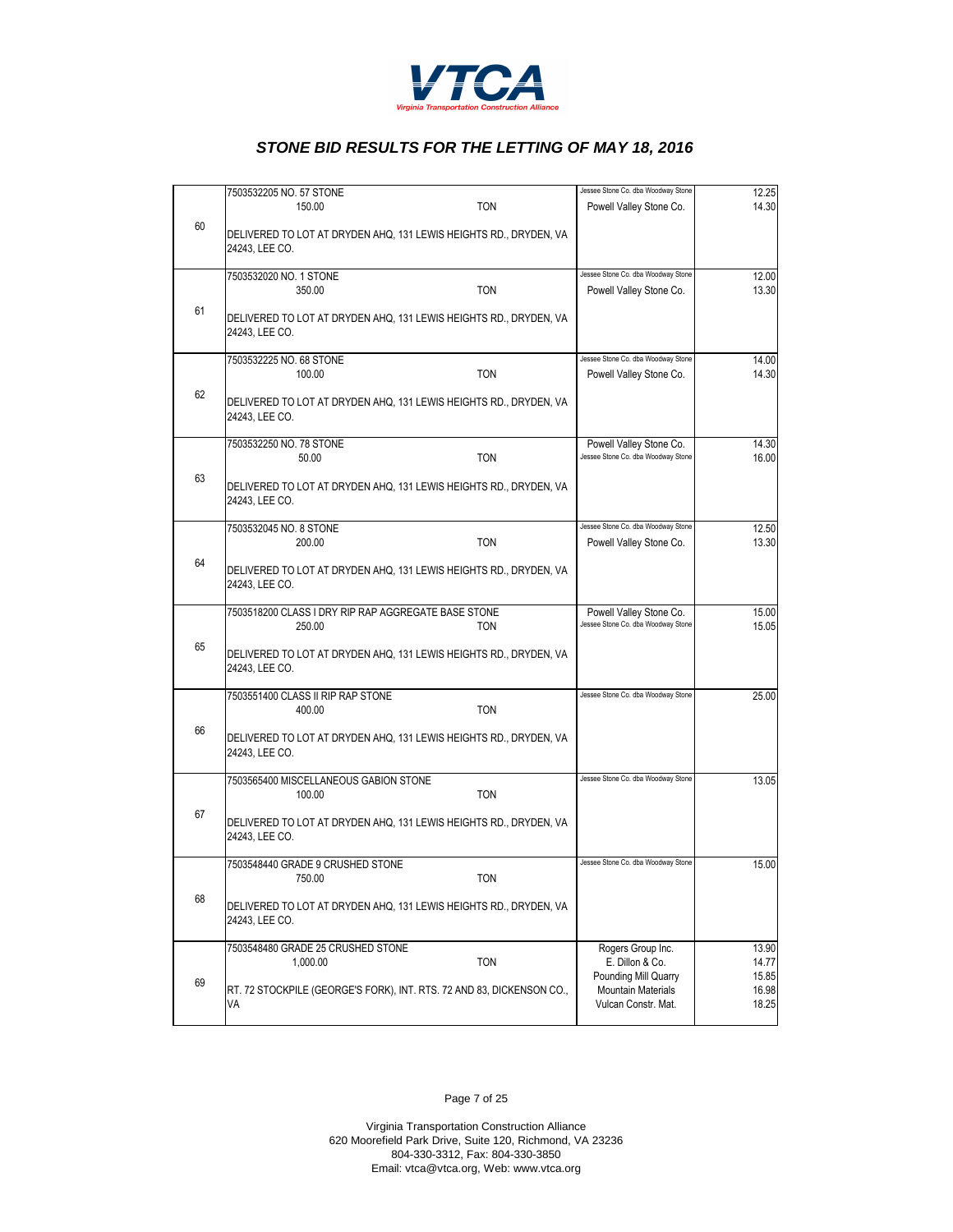

|    | 7503518200 CLASS I DRY RIP RAP AGGREGATE BASE STONE                   | Rogers Group Inc.                    | 17.00          |
|----|-----------------------------------------------------------------------|--------------------------------------|----------------|
|    | 1.000.00<br>TON                                                       | Pounding Mill Quarry                 | 19.00          |
| 70 |                                                                       | E. Dillon & Co.                      | 21.49          |
|    | RT. 72 STOCKPILE (GEORGE'S FORK), INT. RTS. 72 AND 83, DICKENSON CO., | Vulcan Constr. Mat.                  | 22.25          |
|    | VA                                                                    | <b>Mountain Materials</b>            | 22.50          |
|    |                                                                       |                                      |                |
|    | 7503532205 NO. 57 STONE<br><b>TON</b><br>500.00                       | Rogers Group Inc.<br>E. Dillon & Co. | 16.00<br>16.11 |
|    |                                                                       | Pounding Mill Quarry                 | 16.96          |
| 71 | RT. 72 STOCKPILE (GEORGE'S FORK), INT. RTS. 72 AND 83, DICKENSON CO., | <b>Mountain Materials</b>            | 18.89          |
|    | VA                                                                    | Vulcan Constr. Mat.                  | 20.25          |
|    |                                                                       |                                      |                |
|    | 7503565400 MISCELLANEOUS GABION STONE                                 | Rogers Group Inc.                    | 16.00          |
|    | <b>TON</b><br>100.00                                                  | E. Dillon & Co.                      | 16.11          |
| 72 |                                                                       | Pounding Mill Quarry                 | 16.75          |
|    | RT. 72 STOCKPILE (GEORGE'S FORK), INT. RTS. 72 AND 83, DICKENSON CO., | <b>Mountain Materials</b>            | 18.89          |
|    | VA                                                                    | Vulcan Constr. Mat.                  | 20.50          |
|    | 7503548440 GRADE 9 CRUSHED STONE                                      | Rogers Group Inc.                    | 17.50          |
|    | <b>TON</b><br>1.500.00                                                | E. Dillon & Co.                      | 19.61          |
|    |                                                                       | Pounding Mill Quarry                 | 19.98          |
| 73 | STOCKPILE AT MCFALL LEASE FACILITY, 895 RED ONION PRISON RD.,         | Jessee Stone Co. dba Woodway Stone   | 20.00          |
|    | CLINTWOOD, VA 24228, DICKENSON CO.                                    | <b>Mountain Materials</b>            | 22.74          |
|    |                                                                       |                                      |                |
|    | 7507766148 GRADE B SAND                                               | E. Dillon & Co.                      | 20.07          |
|    | <b>TON</b><br>50.00                                                   | <b>Mountain Materials</b>            | 20.95          |
| 74 | DELIVERED TO LOT AT FREMONT AHQ, INT. RTS. 63 AND 661, CLINCHCO, VA,  |                                      |                |
|    | <b>DICKENSON CO.</b>                                                  |                                      |                |
|    |                                                                       |                                      |                |
|    | 7503532020 NO. 1 STONE                                                | E. Dillon & Co.                      | 14.62          |
| 75 | <b>TON</b><br>250.00                                                  | Pounding Mill Quarry                 | 16.35          |
|    |                                                                       | <b>Mountain Materials</b>            | 17.45          |
|    | DELIVERED TO LOT AT FREMONT AHQ, INT. RTS. 63 AND 661, CLINCHCO, VA,  |                                      |                |
|    | <b>DICKENSON CO.</b>                                                  |                                      |                |
|    | 7503532090 NO. 21B STONE                                              | No bids                              |                |
|    | <b>TON</b><br>2,000.00                                                |                                      |                |
| 76 |                                                                       |                                      |                |
|    | DELIVER AND SPREAD ON RT. 712, MILLERS CREEK RD., WYTHE CO., VA       |                                      |                |
|    |                                                                       |                                      |                |
|    |                                                                       |                                      |                |

Page 8 of 25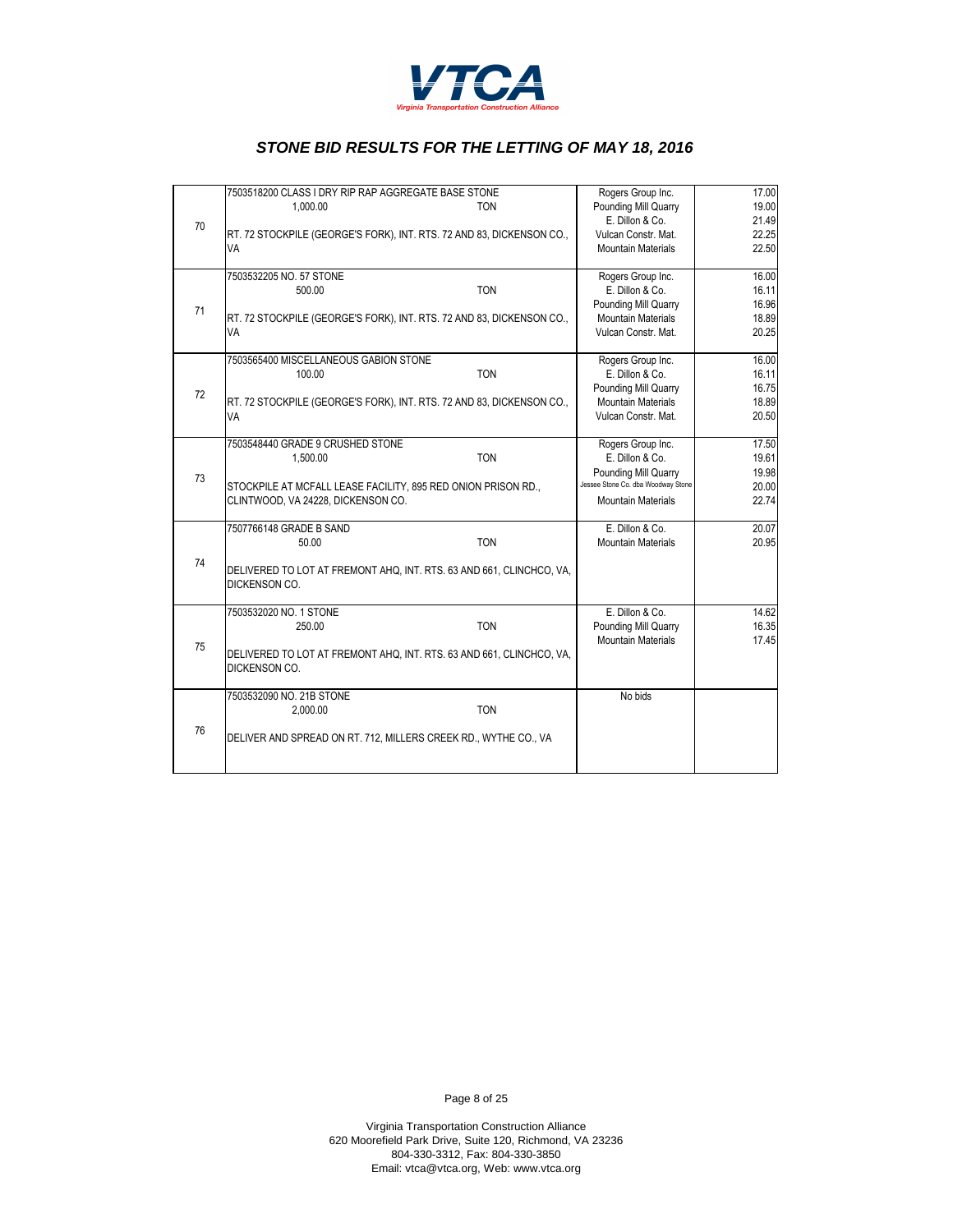

#### **RFQ: 0000153460**

|                | 7503532045 NO. 8 STONE                               |            | D W Cary Hauling                       | 24.50          |
|----------------|------------------------------------------------------|------------|----------------------------------------|----------------|
|                | 2,000.00                                             | <b>TON</b> | Matthews Leasing                       | 25.25          |
| $\mathbf{1}$   |                                                      |            | LL Carter & Son                        | 27.32          |
|                | DELIVER TO NEW KENT AHQ/TOE INK, RT. 60 NEW KENT, VA |            | Vulcan Constr. Mat.                    | 27.88          |
|                | 7503532225 NO. 68 STONE                              |            | Matthews Leasing                       | 24.00          |
|                | 2,000.00                                             | <b>TON</b> | D W Cary Hauling                       | 24.97          |
| $\overline{2}$ |                                                      |            | Vulcan Constr. Mat.                    | 27.38          |
|                | DELIVER TO NEW KENT AHQ/TOE INK, RT. 60 NEW KENT, VA |            | LL Carter & Son                        | 27.82          |
|                | 7503565400 MISCELLANEOUS GABION STONE                |            | D W Cary Hauling                       | 31.00          |
|                | 1,000.00                                             | <b>TON</b> | Matthews Leasing                       | 39.00          |
| 3              |                                                      |            |                                        |                |
|                | DELIVER TO NEW KENT AHQ/TOE INK, RT. 60 NEW KENT, VA |            |                                        |                |
|                | 7503548485 GRADE 26 CRUSHED STONE                    |            | D W Cary Hauling                       | 16.20          |
|                | 15,000.00                                            | <b>TON</b> | Matthews Leasing                       | 16.35          |
| $\overline{4}$ |                                                      |            | Vulcan Constr. Mat.                    | 17.86          |
|                | DELIVER TO NEW KENT AHQ/TOE INK, RT. 60 NEW KENT, VA |            | LL Carter & Son                        | 19.07          |
|                | 7503532085 NO. 21A STONE                             |            | D W Cary Hauling                       | 16.20          |
|                | 15,000.00                                            | <b>TON</b> | Matthews Leasing                       | 16.35          |
| 5              |                                                      |            | Vulcan Constr. Mat.                    | 17.36          |
|                | DELIVER TO NEW KENT AHQ/TOE INK, RT. 60 NEW KENT, VA |            | LL Carter & Son                        | 19.07          |
|                | 7503551310 CLASS AI RIP RAP STONE                    |            | Matthews Leasing                       | 35.00          |
|                | 500.00                                               | <b>TON</b> | D W Cary Hauling                       | 35.45          |
| 6              |                                                      |            | Vulcan Constr. Mat.                    | 38.29          |
|                | DELIVER TO NEW KENT AHQ/TOE INK, RT. 60 NEW KENT, VA |            | LL Carter & Son                        | 38.99          |
|                | 7503532030 NO. 3 STONE                               |            | Matthews Leasing                       | 21.20          |
|                | 1,000.00                                             | <b>TON</b> | Vulcan Constr. Mat.                    | 22.63          |
| $\overline{7}$ |                                                      |            | D W Cary Hauling                       | 23.00          |
|                | DELIVER TO NEW KENT AHQ/TOE INK, RT. 60 NEW KENT, VA |            | LL Carter & Son                        | 25.82          |
|                | 7503532205 NO. 57 STONE                              |            | Matthews Leasing                       | 21.75          |
|                | 1,000.00                                             | <b>TON</b> | D W Cary Hauling                       | 22.00          |
| 8              | DELIVER TO NEW KENT AHQ/TOE INK, RT. 60 NEW KENT, VA |            | Vulcan Constr. Mat.<br>LL Carter & Son | 22.63<br>24.82 |
|                |                                                      |            |                                        |                |
|                | 7503518200 CLASS I DRY RIP RAP AGGREGATE BASE STONE  |            | Matthews Leasing                       | 35.00          |
|                | 500.00                                               | <b>TON</b> | D W Cary Hauling                       | 35.65          |
| 9              |                                                      |            | Vulcan Constr. Mat.<br>LL Carter & Son | 38.75<br>38.99 |
|                | DELIVER TO NEW KENT AHQ/TOE INK, RT. 60 NEW KENT, VA |            |                                        |                |
|                | 7503532090 NO. 21B STONE                             |            | D W Cary Hauling                       | 16.21          |
|                | 300.00                                               | <b>TON</b> | Vulcan Constr. Mat.                    | 17.55          |
| 10             |                                                      |            | Matthews Leasing<br>LL Carter & Son    | 17.75<br>19.07 |
|                | DELIVER TO NEW KENT AHQ/TOE INK, RT. 60 NEW KENT, VA |            |                                        |                |
|                | 7503565640 MISCELLANEOUS SURGE STONE                 |            | D W Cary Hauling                       | 22.00          |
|                | 200.00                                               | <b>TON</b> | Matthews Leasing                       | 24.00          |
| 11             | DELIVER TO NEW KENT AHQ/TOE INK, RT. 60 NEW KENT, VA |            | Vulcan Constr. Mat.                    | 35.18          |
|                |                                                      |            |                                        |                |
|                | 7503532062 NO. 9 NON-POLISHING STONE                 |            | D W Cary Hauling                       | 28.00          |
| 12             | 200.00                                               | TON        | Matthews Leasing                       | 30.00          |
|                | DELIVER TO NEW KENT AHQ/TOE INK, RT. 60 NEW KENT, VA |            |                                        |                |
|                |                                                      |            |                                        |                |

Page 9 of 25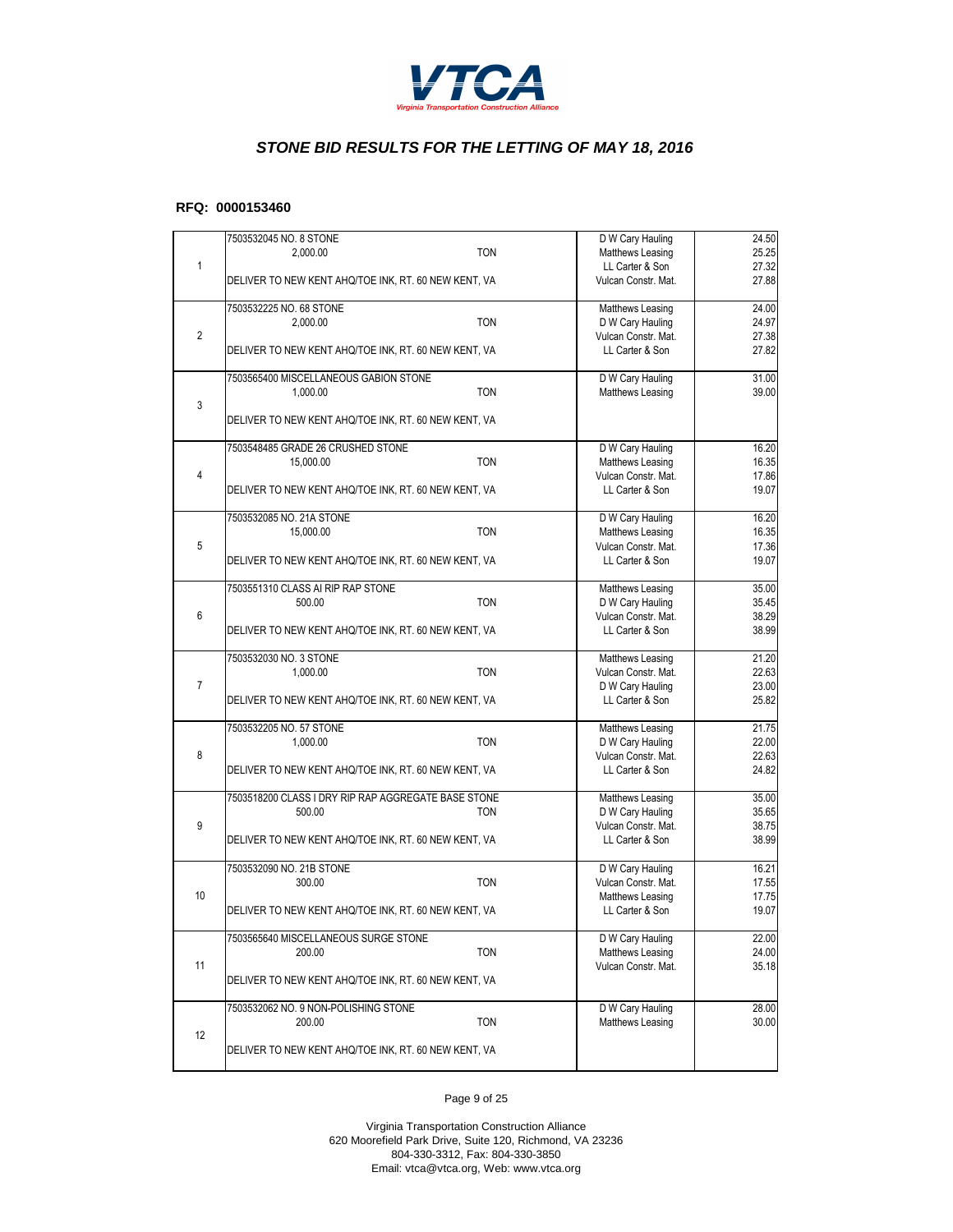

|    | 7503532040 NO. 5 STONE<br>200.00                                        | <b>TON</b> | Matthews Leasing<br>D W Cary Hauling   | 21.75<br>22.00 |
|----|-------------------------------------------------------------------------|------------|----------------------------------------|----------------|
| 13 | DELIVER TO NEW KENT AHQ/TOE INK, RT. 60 NEW KENT, VA                    |            | Vulcan Constr. Mat.<br>LL Carter & Son | 22.63<br>24.82 |
|    | 7503532062 NO. 9 NON-POLISHING STONE<br>750.00                          | <b>TON</b> | D W Cary Hauling<br>Matthews Leasing   | 25.00<br>26.67 |
| 14 | DELIVER TO SANDY HOOK AHQ, 2915 SANDY HOOK RD., SANDY HOOK, VA<br>23153 |            |                                        |                |
|    | 7503532045 NO. 8 STONE<br>2,100.00                                      | <b>TON</b> | D W Cary Hauling<br>Matthews Leasing   | 21.49<br>23.17 |
| 15 | DELIVER TO SANDY HOOK AHQ, 2915 SANDY HOOK RD., SANDY HOOK, VA<br>23153 |            | LL Carter & Son<br>Vulcan Constr. Mat. | 23.50<br>25.70 |
|    | 7503532225 NO. 68 STONE<br>400.00                                       | <b>TON</b> | Matthews Leasing<br>D W Cary Hauling   | 21.67<br>22.00 |
| 16 | DELIVER TO SANDY HOOK AHQ, 2915 SANDY HOOK RD., SANDY HOOK, VA<br>23153 |            | LL Carter & Son<br>Vulcan Constr. Mat. | 24.00<br>25.20 |
|    | 7503565400 MISCELLANEOUS GABION STONE<br>300.00                         | <b>TON</b> | D W Cary Hauling<br>Matthews Leasing   | 31.00<br>34.95 |
| 17 | DELIVER TO SANDY HOOK AHQ, 2915 SANDY HOOK RD., SANDY HOOK, VA<br>23153 |            |                                        |                |
|    | 7503548485 GRADE 26 CRUSHED STONE<br>3,000.00                           | <b>TON</b> | D W Cary Hauling<br>Matthews Leasing   | 13.24<br>13.90 |
| 18 | DELIVER TO SANDY HOOK AHQ, 2915 SANDY HOOK RD., SANDY HOOK, VA<br>23153 |            | LL Carter & Son<br>Vulcan Constr. Mat. | 15.25<br>15.68 |
|    | 7503551310 CLASS AI RIP RAP STONE<br>400.00                             | <b>TON</b> | D W Cary Hauling<br>Matthews Leasing   | 31.50<br>31.95 |
| 19 | DELIVER TO SANDY HOOK AHQ, 2915 SANDY HOOK RD., SANDY HOOK, VA<br>23153 |            | LL Carter & Son                        | 34.25          |
|    | 7503565640 MISCELLANEOUS SURGE STONE<br>200.00                          | <b>TON</b> | D W Cary Hauling<br>Matthews Leasing   | 19.00<br>21.50 |
| 20 | DELIVER TO SANDY HOOK AHQ, 2915 SANDY HOOK RD., SANDY HOOK, VA<br>23153 |            | Vulcan Constr. Mat.                    | 33.00          |
|    | 7503532090 NO. 21B STONE<br>200.00                                      | <b>TON</b> | D W Cary Hauling<br>Matthews Leasing   | 13.24<br>13.95 |
| 21 | DELIVER TO SANDY HOOK AHQ, 2915 SANDY HOOK RD., SANDY HOOK, VA<br>23153 |            | Vulcan Constr. Mat.<br>LL Carter & Son | 15.18<br>15.25 |
|    | 7503532085 NO. 21A STONE<br>200.00                                      | <b>TON</b> | D W Cary Hauling<br>Matthews Leasing   | 13.24<br>13.25 |
| 22 | DELIVER TO SANDY HOOK AHQ, 2915 SANDY HOOK RD., SANDY HOOK, VA<br>23153 |            | Vulcan Constr. Mat.<br>LL Carter & Son | 15.18<br>15.25 |

Page 10 of 25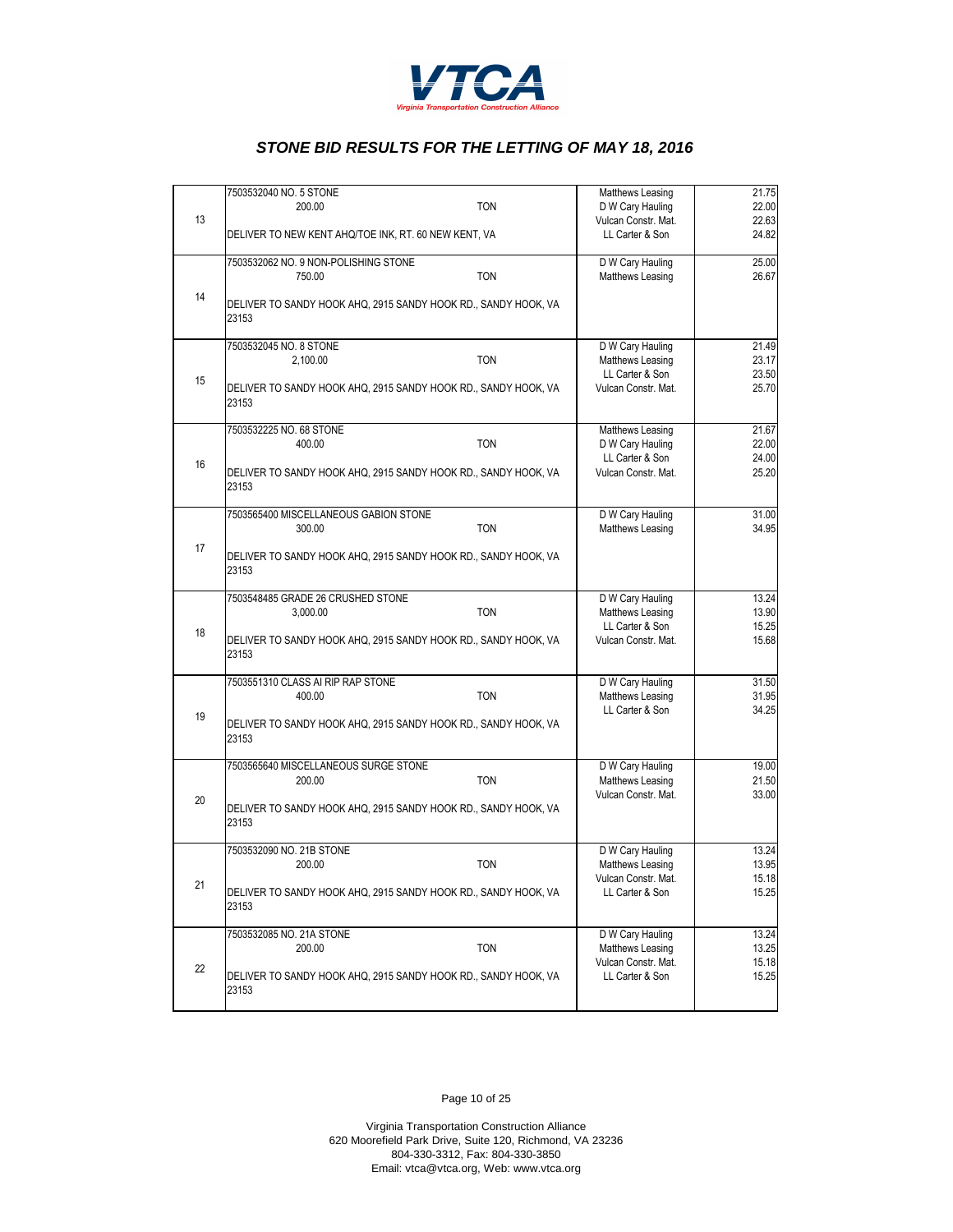

|    |                                                                | Matthews Leasing    | 17.67 |
|----|----------------------------------------------------------------|---------------------|-------|
|    | 7503532030 NO. 3 STONE                                         |                     |       |
|    | 200.00<br><b>TON</b>                                           | D W Cary Hauling    | 20.05 |
| 23 |                                                                | Vulcan Constr. Mat. | 20.20 |
|    | DELIVER TO SANDY HOOK AHQ, 2915 SANDY HOOK RD., SANDY HOOK, VA | LL Carter & Son     | 22.00 |
|    | 23153                                                          |                     |       |
|    |                                                                |                     |       |
|    | 7503518200 CLASS I DRY RIP RAP AGGREGATE BASE STONE            |                     | 31.75 |
|    |                                                                | D W Cary Hauling    |       |
|    | <b>TON</b><br>200.00                                           | Matthews Leasing    | 33.75 |
| 24 |                                                                | LL Carter & Son     | 34.25 |
|    | DELIVER TO SANDY HOOK AHQ, 2915 SANDY HOOK RD., SANDY HOOK, VA |                     |       |
|    | 23153                                                          |                     |       |
|    |                                                                |                     |       |
|    | 7503532205 NO. 57 STONE                                        | Matthews Leasing    | 18.87 |
|    | 200.00<br><b>TON</b>                                           |                     | 19.00 |
|    |                                                                | D W Cary Hauling    |       |
| 25 |                                                                | Vulcan Constr. Mat. | 20.20 |
|    | DELIVER TO SANDY HOOK AHQ, 2915 SANDY HOOK RD., SANDY HOOK, VA | LL Carter & Son     | 21.00 |
|    | 23153                                                          |                     |       |
|    |                                                                |                     |       |
|    | 7503532040 NO. 5 STONE                                         | Matthews Leasing    | 18.87 |
|    | <b>TON</b><br>200.00                                           | D W Cary Hauling    | 19.00 |
|    |                                                                | Vulcan Constr. Mat. | 20.70 |
| 26 |                                                                |                     |       |
|    | DELIVER TO SANDY HOOK AHQ, 2915 SANDY HOOK RD., SANDY HOOK, VA | LL Carter & Son     | 21.00 |
|    | 23153                                                          |                     |       |
|    |                                                                |                     |       |
|    | 7503532085 NO. 21A STONE                                       | Matthews Leasing    | 14.35 |
|    | <b>TON</b><br>1.000.00                                         | D W Cary Hauling    | 15.44 |
|    |                                                                | Vulcan Constr. Mat. | 15.70 |
| 27 |                                                                | LL Carter & Son     |       |
|    | DELIVER TO ELKO AHQ, 6020 ELKO TRACT RD., SANDSTON, VA 23150   |                     | 16.01 |
|    |                                                                | Haines Trucking LLC | 27.20 |
|    |                                                                |                     |       |
|    | 7503551310 CLASS AI RIP RAP STONE                              | Matthews Leasing    | 33.90 |
|    | <b>TON</b><br>500.00                                           | LL Carter & Son     | 34.57 |
|    |                                                                | D W Cary Hauling    | 34.72 |
| 28 | DELIVER TO ELKO AHQ, 6020 ELKO TRACT RD., SANDSTON, VA 23150   | Vulcan Constr. Mat. | 37.04 |
|    |                                                                | Haines Trucking LLC | 48.20 |
|    |                                                                |                     |       |
|    | 7503532030 NO. 3 STONE                                         | Matthews Leasing    | 19.55 |
|    |                                                                |                     |       |
|    | 500.00<br><b>TON</b>                                           | Vulcan Constr. Mat. | 20.70 |
| 29 |                                                                | D W Cary Hauling    | 22.19 |
|    | DELIVER TO ELKO AHQ, 6020 ELKO TRACT RD., SANDSTON, VA 23150   | LL Carter & Son     | 22.76 |
|    |                                                                | Haines Trucking LLC | 27.20 |
|    |                                                                |                     |       |
|    | 7503565640 MISCELLANEOUS SURGE STONE                           | Matthews Leasing    | 22.30 |
|    | <b>TON</b><br>200.00                                           | D W Cary Hauling    | 23.00 |
| 30 |                                                                | Haines Trucking LLC | 31.20 |
|    |                                                                |                     |       |
|    | DELIVER TO ELKO AHQ, 6020 ELKO TRACT RD., SANDSTON, VA 23150   | Vulcan Constr. Mat. | 34.75 |
|    |                                                                |                     |       |
|    | 7503532090 NO. 21B STONE                                       | Matthews Leasing    | 14.95 |
|    | <b>TON</b><br>200.00                                           | D W Cary Hauling    | 15.44 |
|    |                                                                | Vulcan Constr. Mat. | 15.70 |
| 31 | DELIVER TO ELKO AHQ, 6020 ELKO TRACT RD., SANDSTON, VA 23150   | LL Carter & Son     | 16.01 |
|    |                                                                | Haines Trucking LLC | 23.05 |
|    |                                                                |                     |       |
|    | 7503532045 NO. 8 STONE                                         | D W Cary Hauling    | 23.69 |
|    |                                                                |                     |       |
|    | <b>TON</b><br>200.00                                           | Matthews Leasing    | 23.75 |
| 32 |                                                                | LL Carter & Son     | 24.26 |
|    | DELIVER TO ELKO AHQ, 6020 ELKO TRACT RD., SANDSTON, VA 23150   | Vulcan Constr. Mat. | 28.60 |
|    |                                                                | Haines Trucking LLC | 38.20 |
|    |                                                                |                     |       |
|    |                                                                |                     |       |

Page 11 of 25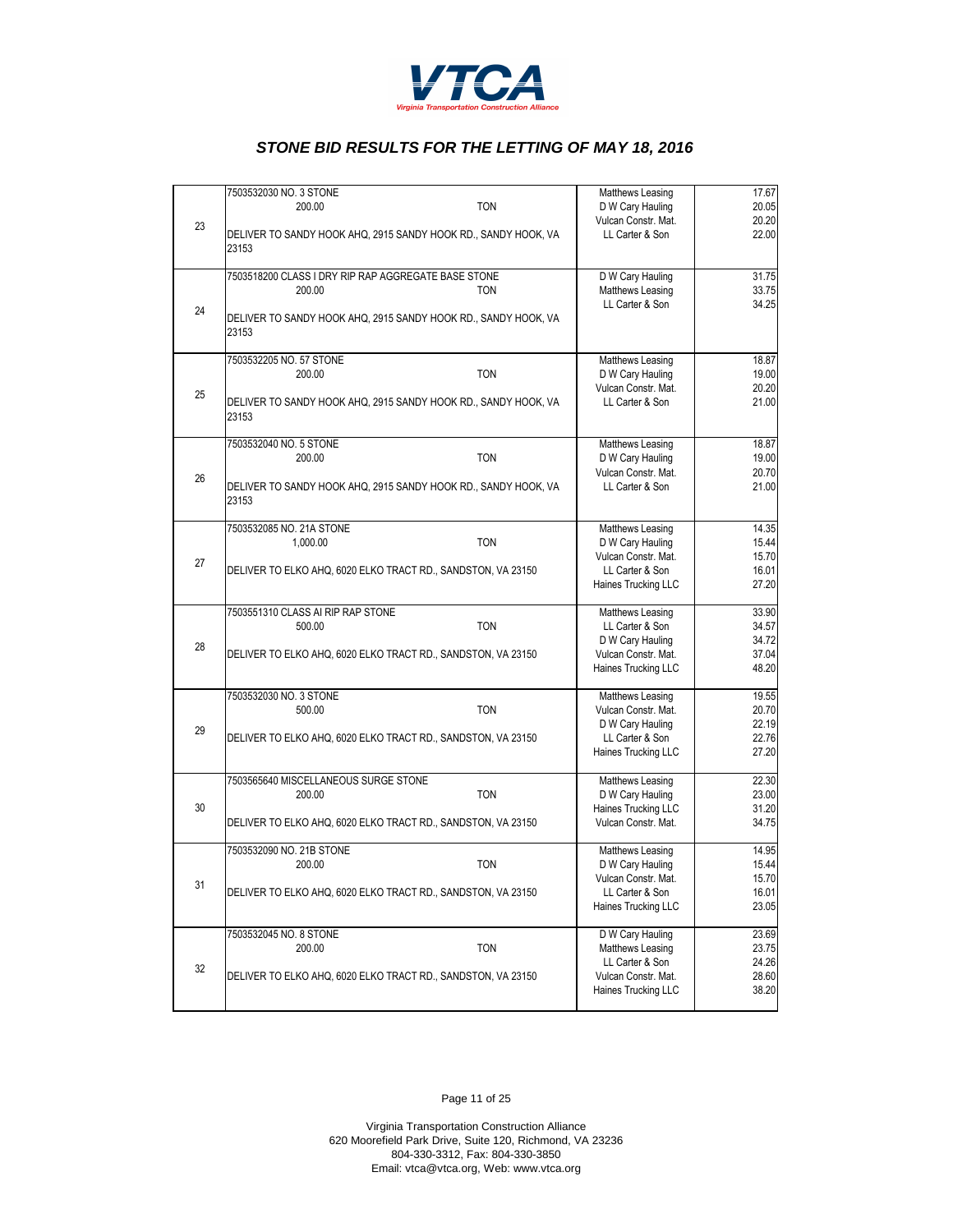

|    | 7503532225 NO. 68 STONE                                      | Matthews Leasing    | 22.50  |
|----|--------------------------------------------------------------|---------------------|--------|
|    | <b>TON</b><br>200.00                                         | D W Cary Hauling    | 24.19  |
|    |                                                              | LL Carter & Son     | 24.76  |
| 33 |                                                              |                     |        |
|    | DELIVER TO ELKO AHQ, 6020 ELKO TRACT RD., SANDSTON, VA 23150 | Vulcan Constr. Mat. | 26.95  |
|    |                                                              | Haines Trucking LLC | 31.20  |
|    |                                                              |                     |        |
|    | 7503565400 MISCELLANEOUS GABION STONE                        | D W Cary Hauling    | 34.00  |
|    | <b>TON</b><br>200.00                                         | Matthews Leasing    | 35.00  |
|    |                                                              |                     |        |
| 34 |                                                              | Haines Trucking LLC | 43.20  |
|    | DELIVER TO ELKO AHQ, 6020 ELKO TRACT RD., SANDSTON, VA 23150 |                     |        |
|    |                                                              |                     |        |
|    | 7503548485 GRADE 26 CRUSHED STONE                            | Matthews Leasing    | 14.50  |
|    | <b>TON</b><br>200.00                                         | D W Cary Hauling    | 15.44  |
|    |                                                              | LL Carter & Son     |        |
| 35 |                                                              |                     | 16.01  |
|    | DELIVER TO ELKO AHQ, 6020 ELKO TRACT RD., SANDSTON, VA 23150 | Vulcan Constr. Mat. | 16.20  |
|    |                                                              | Haines Trucking LLC | 24.20  |
|    |                                                              |                     |        |
|    | 7503518200 CLASS I DRY RIP RAP AGGREGATE BASE STONE          | Matthews Leasing    | 34.50  |
|    | 200.00<br><b>TON</b>                                         | LL Carter & Son     | 34.57  |
|    |                                                              | D W Cary Hauling    | 35.00  |
| 36 |                                                              |                     |        |
|    | DELIVER TO ELKO AHQ, 6020 ELKO TRACT RD., SANDSTON, VA 23150 | Vulcan Constr. Mat. | 38.54  |
|    |                                                              | Haines Trucking LLC | 48.20  |
|    |                                                              |                     |        |
|    | 7503532205 NO. 57 STONE                                      | Matthews Leasing    | 19.95  |
|    | 200.00<br><b>TON</b>                                         | Vulcan Constr. Mat. | 20.70  |
|    |                                                              | D W Cary Hauling    | 21.19  |
| 37 | DELIVER TO ELKO AHQ, 6020 ELKO TRACT RD., SANDSTON, VA 23150 |                     |        |
|    |                                                              | LL Carter & Son     | 21.76  |
|    |                                                              | Haines Trucking LLC | 28.70  |
|    |                                                              |                     |        |
|    | 7503532062 NO. 9 NON-POLISHING STONE                         | D W Cary Hauling    | 26.50  |
|    | 200.00<br><b>TON</b>                                         | Matthews Leasing    | 28.25  |
| 38 |                                                              |                     |        |
|    | DELIVER TO ELKO AHQ, 6020 ELKO TRACT RD., SANDSTON, VA 23150 |                     |        |
|    |                                                              |                     |        |
|    | 7503532040 NO. 5 STONE                                       | Matthews Leasing    | 20.05  |
|    | <b>TON</b>                                                   |                     | 207.00 |
|    | 200.00                                                       | Vulcan Constr. Mat. |        |
| 39 |                                                              | D W Cary Hauling    | 21.19  |
|    | DELIVER TO ELKO AHQ, 6020 ELKO TRACT RD., SANDSTON, VA 23150 | LL Carter & Son     | 21.75  |
|    |                                                              | Haines Trucking LLC | 27.20  |
|    |                                                              |                     |        |
|    | 7503532045 NO. 8 STONE                                       | D W Cary Hauling    | 21.42  |
|    | 5.000.00<br><b>TON</b>                                       | Matthews Leasing    | 23.27  |
|    |                                                              |                     |        |
| 40 |                                                              | LL Carter & Son     | 23.50  |
|    | DELIVER TO MONTPELIER AHQ, 16078 GREENWOOD CHURCH RD.,       | Vulcan Constr. Mat. | 24.88  |
|    | MONTPELIER, VA 23192                                         | Haines Trucking LLC | 38.20  |
|    |                                                              |                     |        |
|    | 7503548485 GRADE 26 CRUSHED STONE                            | D W Cary Hauling    | 13.19  |
|    | <b>TON</b><br>2,000.00                                       | Matthews Leasing    | 13.32  |
|    |                                                              | Vulcan Constr. Mat. | 13.63  |
| 41 |                                                              |                     |        |
|    | DELIVER TO MONTPELIER AHQ, 16078 GREENWOOD CHURCH RD         | LL Carter & Son     | 15.25  |
|    | MONTPELIER, VA 23192                                         | Haines Trucking LLC | 24.20  |
|    |                                                              |                     |        |
|    | 7503551310 CLASS AI RIP RAP STONE                            | D W Cary Hauling    | 31.50  |
|    | <b>TON</b><br>500.00                                         | Matthews Leasing    | 33.90  |
|    |                                                              | LL Carter & Son     | 34.25  |
| 42 | DELIVER TO MONTPELIER AHQ, 16078 GREENWOOD CHURCH RD.,       | Haines Trucking LLC | 48.20  |
|    | MONTPELIER, VA 23192                                         |                     |        |
|    |                                                              |                     |        |
|    |                                                              |                     |        |
|    | 7503532030 NO. 3 STONE                                       | Vulcan Constr. Mat. | 18.38  |
|    | <b>TON</b><br>1,000.00                                       | Matthews Leasing    | 18.50  |
| 43 |                                                              | D W Cary Hauling    | 19.94  |
|    | DELIVER TO MONTPELIER AHQ, 16078 GREENWOOD CHURCH RD.,       | LL Carter & Son     | 22.00  |
|    | MONTPELIER, VA 23192                                         | Haines Trucking LLC | 27.20  |
|    |                                                              |                     |        |
|    |                                                              |                     |        |

Page 12 of 25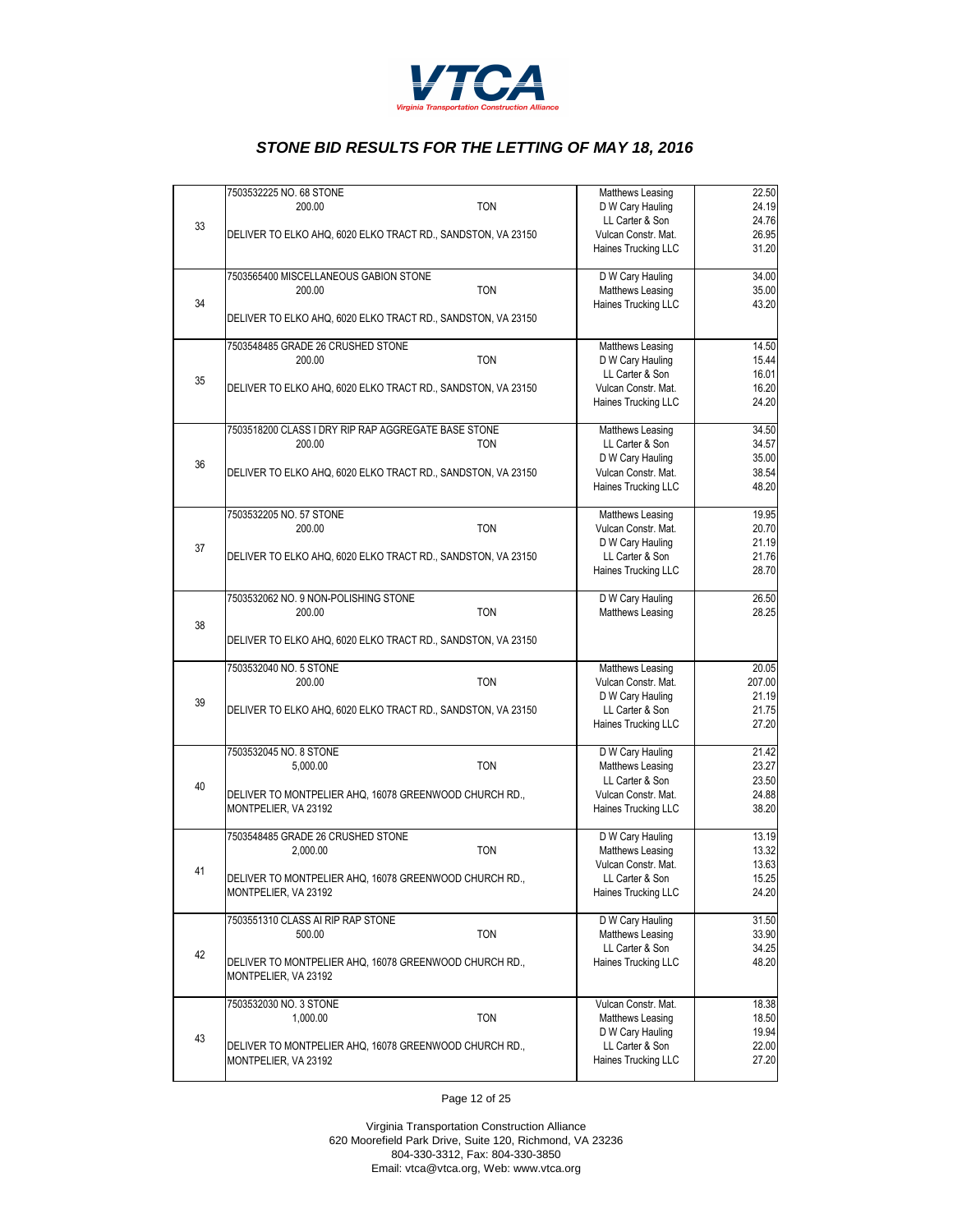

|    | 7503565640 MISCELLANEOUS SURGE STONE                                           | D W Cary Hauling    | 20.00 |
|----|--------------------------------------------------------------------------------|---------------------|-------|
|    | <b>TON</b><br>200.00                                                           | Matthews Leasing    | 20.95 |
|    |                                                                                | Haines Trucking LLC | 31.20 |
| 44 | DELIVER TO MONTPELIER AHQ, 16078 GREENWOOD CHURCH RD.,<br>MONTPELIER, VA 23192 | Vulcan Constr. Mat. | 32.18 |
|    | 7503532090 NO. 21B STONE                                                       | D W Cary Hauling    | 13.19 |
|    | <b>TON</b><br>200.00                                                           | Vulcan Constr. Mat. | 14.31 |
|    |                                                                                | Matthews Leasing    | 14.90 |
| 45 | DELIVER TO MONTPELIER AHQ, 16078 GREENWOOD CHURCH RD.,                         | LL Carter & Son     | 15.25 |
|    | MONTPELIER, VA 23192                                                           | Haines Trucking LLC | 23.05 |
|    | 7503532225 NO. 68 STONE                                                        | D W Cary Hauling    | 21.94 |
|    | <b>TON</b><br>200.00                                                           | Matthews Leasing    | 22.45 |
|    |                                                                                | LL Carter & Son     | 24.00 |
| 46 |                                                                                | Vulcan Constr. Mat. | 24.38 |
|    | DELIVER TO MONTPELIER AHQ, 16078 GREENWOOD CHURCH RD.,                         |                     |       |
|    | MONTPELIER, VA 23192                                                           | Haines Trucking LLC | 31.20 |
|    | 7503565400 MISCELLANEOUS GABION STONE                                          | D W Cary Hauling    | 32.00 |
|    | <b>TON</b><br>200.00                                                           | Matthews Leasing    | 34.95 |
| 47 |                                                                                | Haines Trucking LLC | 43.20 |
|    | DELIVER TO MONTPELIER AHQ, 16078 GREENWOOD CHURCH RD.,                         |                     |       |
|    | MONTPELIER, VA 23192                                                           |                     |       |
|    | 7503532085 NO. 21A STONE                                                       | D W Cary Hauling    | 13.19 |
|    | <b>TON</b><br>200.00                                                           | Vulcan Constr. Mat. | 14.31 |
|    |                                                                                | Matthews Leasing    | 14.45 |
| 48 | DELIVER TO MONTPELIER AHQ, 16078 GREENWOOD CHURCH RD.,                         | LL Carter & Son     | 15.25 |
|    | MONTPELIER, VA 23192                                                           | Haines Trucking LLC | 23.05 |
|    |                                                                                |                     |       |
|    | 7503518200 CLASS I DRY RIP RAP AGGREGATE BASE STONE                            | D W Cary Hauling    | 33.00 |
|    | 200.00<br><b>TON</b>                                                           | Matthews Leasing    | 33.10 |
| 49 |                                                                                | LL Carter & Son     | 34.25 |
|    | DELIVER TO MONTPELIER AHQ, 16078 GREENWOOD CHURCH RD.,<br>MONTPELIER, VA 23192 | Haines Trucking LLC | 48.20 |
|    | 7503532205 NO. 57 STONE                                                        | Vulcan Constr. Mat. | 18.38 |
|    | <b>TON</b><br>200.00                                                           | Matthews Leasing    | 18.90 |
|    |                                                                                | D W Cary Hauling    | 18.92 |
| 50 | DELIVER TO MONTPELIER AHQ, 16078 GREENWOOD CHURCH RD.,                         | LL Carter & Son     | 21.00 |
|    | MONTPELIER, VA 23192                                                           | Haines Trucking LLC | 28.70 |
|    |                                                                                |                     |       |
|    | 7503532062 NO. 9 NON-POLISHING STONE                                           | D W Cary Hauling    | 25.75 |
|    | <b>TON</b><br>200.00                                                           | Matthews Leasing    | 28.60 |
| 51 | DELIVER TO MONTPELIER AHQ, 16078 GREENWOOD CHURCH RD.,                         |                     |       |
|    | MONTPELIER, VA 23192                                                           |                     |       |
|    |                                                                                |                     |       |
|    | 7503532040 NO. 5 STONE                                                         | Vulcan Constr. Mat. | 18.38 |
|    | <b>TON</b><br>200.00                                                           | D W Cary Hauling    | 18.93 |
| 52 |                                                                                | Matthews Leasing    | 20.35 |
|    | DELIVER TO MONTPELIER AHQ, 16078 GREENWOOD CHURCH RD.,                         | LL Carter & Son     | 21.00 |
|    | MONTPELIER, VA 23192                                                           | Haines Trucking LLC | 27.20 |
|    | 7503532045 NO. 8 STONE                                                         | D W Cary Hauling    | 21.76 |
|    | <b>TON</b><br>800.00                                                           | Matthews Leasing    | 23.00 |
| 53 |                                                                                | LL Carter & Son     | 23.50 |
|    | DELIVER TO MECHANICSVILLE AHQ, 8090 ANTIQUE LN., MECHANICSVILLE,               | Vulcan Constr. Mat. | 26.27 |
|    | VA 23111                                                                       | Haines Trucking LLC | 38.20 |
|    |                                                                                |                     |       |

Page 13 of 25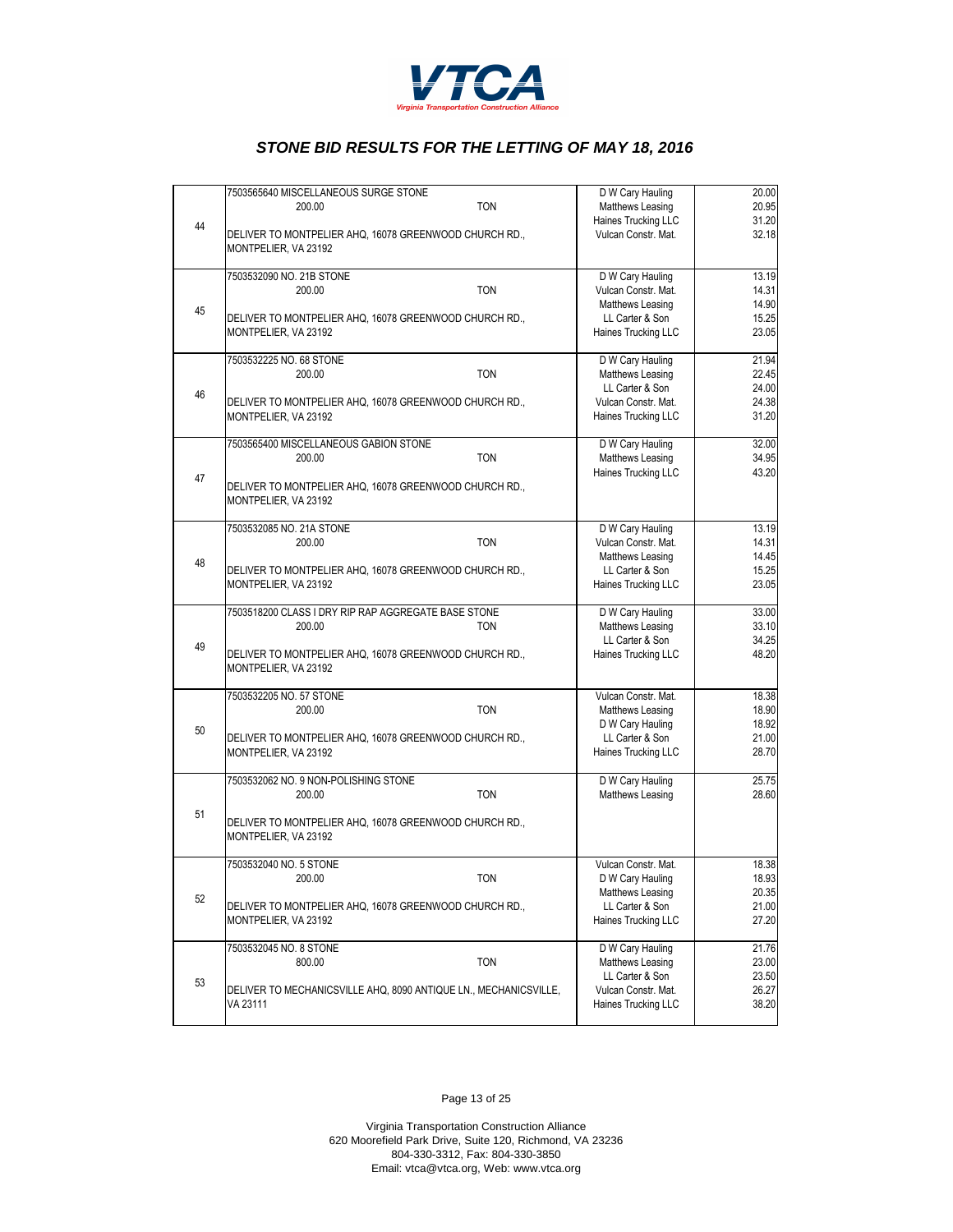

|    | 7503548485 GRADE 26 CRUSHED STONE                                |            | D W Cary Hauling    | 13.40 |
|----|------------------------------------------------------------------|------------|---------------------|-------|
|    | 2.000.00                                                         | <b>TON</b> | Matthews Leasing    | 14.50 |
| 54 |                                                                  |            | LL Carter & Son     | 15.25 |
|    | DELIVER TO MECHANICSVILLE AHQ, 8090 ANTIQUE LN., MECHANICSVILLE, |            | Vulcan Constr. Mat. | 15.28 |
|    | VA 23111                                                         |            | Haines Trucking LLC | 24.20 |
|    |                                                                  |            |                     |       |
|    | 7503551310 CLASS AI RIP RAP STONE                                |            | D W Cary Hauling    | 30.56 |
|    | 1,000.00                                                         | <b>TON</b> | Matthews Leasing    | 33.90 |
|    |                                                                  |            | LL Carter & Son     | 34.25 |
| 55 | DELIVER TO MECHANICSVILLE AHQ, 8090 ANTIQUE LN., MECHANICSVILLE, |            | Haines Trucking LLC | 48.20 |
|    |                                                                  |            |                     |       |
|    | VA 23111                                                         |            |                     |       |
|    | 7503532030 NO. 3 STONE                                           |            | Vulcan Constr. Mat. | 18.70 |
|    | 1,000.00                                                         | <b>TON</b> | D W Cary Hauling    | 20.18 |
|    |                                                                  |            |                     |       |
| 56 |                                                                  |            | Matthews Leasing    | 21.50 |
|    | DELIVER TO MECHANICSVILLE AHQ, 8090 ANTIQUE LN., MECHANICSVILLE, |            | LL Carter & Son     | 22.00 |
|    | VA 23111                                                         |            | Haines Trucking LLC | 27.20 |
|    |                                                                  |            |                     |       |
|    | 7503532205 NO. 57 STONE                                          |            | Vulcan Constr. Mat. | 18.70 |
|    | 800.00                                                           | <b>TON</b> | D W Cary Hauling    | 19.16 |
| 57 |                                                                  |            | LL Carter & Son     | 21.00 |
|    | DELIVER TO MECHANICSVILLE AHQ, 8090 ANTIQUE LN., MECHANICSVILLE, |            | Haines Trucking LLC | 28.70 |
|    | VA 23111                                                         |            |                     |       |
|    |                                                                  |            |                     |       |
|    | 7503565640 MISCELLANEOUS SURGE STONE                             |            | D W Cary Hauling    | 19.26 |
|    | 200.00                                                           | <b>TON</b> | Matthews Leasing    | 21.50 |
|    |                                                                  |            | Haines Trucking LLC | 31.20 |
| 58 | DELIVER TO MECHANICSVILLE AHQ, 8090 ANTIQUE LN., MECHANICSVILLE, |            | Vulcan Constr. Mat. | 32.64 |
|    | VA 23111                                                         |            |                     |       |
|    |                                                                  |            |                     |       |
|    | 7503532090 NO. 21B STONE                                         |            | D W Cary Hauling    | 13.51 |
|    | 200.00                                                           | <b>TON</b> | Vulcan Constr. Mat. | 14.84 |
|    |                                                                  |            |                     |       |
| 59 |                                                                  |            | Matthews Leasing    | 15.00 |
|    | DELIVER TO MECHANICSVILLE AHQ, 8090 ANTIQUE LN., MECHANICSVILLE, |            | LL Carter & Son     | 15.25 |
|    | VA 23111                                                         |            | Haines Trucking LLC | 23.05 |
|    |                                                                  |            |                     |       |
|    | 7503532225 NO. 68 STONE                                          |            | D W Cary Hauling    | 22.15 |
|    | 200.00                                                           | <b>TON</b> | Matthews Leasing    | 22.50 |
| 60 |                                                                  |            | LL Carter & Son     | 24.00 |
|    | DELIVER TO MECHANICSVILLE AHQ, 8090 ANTIQUE LN., MECHANICSVILLE, |            | Vulcan Constr. Mat. | 25.83 |
|    | VA 23111                                                         |            | Haines Trucking LLC | 31.20 |
|    |                                                                  |            |                     |       |
|    | 7503565400 MISCELLANEOUS GABION STONE                            |            | D W Cary Hauling    | 31.00 |
|    | 200.00                                                           | <b>TON</b> | Matthews Leasing    | 35.80 |
| 61 |                                                                  |            | Haines Trucking LLC | 43.20 |
|    | DELIVER TO MECHANICSVILLE AHQ, 8090 ANTIQUE LN., MECHANICSVILLE, |            |                     |       |
|    | VA 23111                                                         |            |                     |       |
|    |                                                                  |            |                     |       |
|    | 7503532085 NO. 21A STONE                                         |            | Matthews Leasing    | 13.38 |
|    | 200.00                                                           | <b>TON</b> | D W Cary Hauling    | 13.45 |
|    |                                                                  |            | Vulcan Constr. Mat. | 14.84 |
| 62 | DELIVER TO MECHANICSVILLE AHQ, 8090 ANTIQUE LN., MECHANICSVILLE, |            | LL Carter & Son     | 15.25 |
|    | VA 23111                                                         |            | Haines Trucking LLC | 23.05 |
|    |                                                                  |            |                     |       |
|    | 7503518200 CLASS I DRY RIP RAP AGGREGATE BASE STONE              |            | D W Cary Hauling    | 32.72 |
|    | 200.00                                                           | TON        | Matthews Leasing    | 33.95 |
|    |                                                                  |            | LL Carter & Son     | 34.25 |
| 63 |                                                                  |            |                     |       |
|    | DELIVER TO MECHANICSVILLE AHQ, 8090 ANTIQUE LN., MECHANICSVILLE, |            | Haines Trucking LLC | 48.20 |
|    | VA 23111                                                         |            |                     |       |
|    |                                                                  |            |                     |       |

Page 14 of 25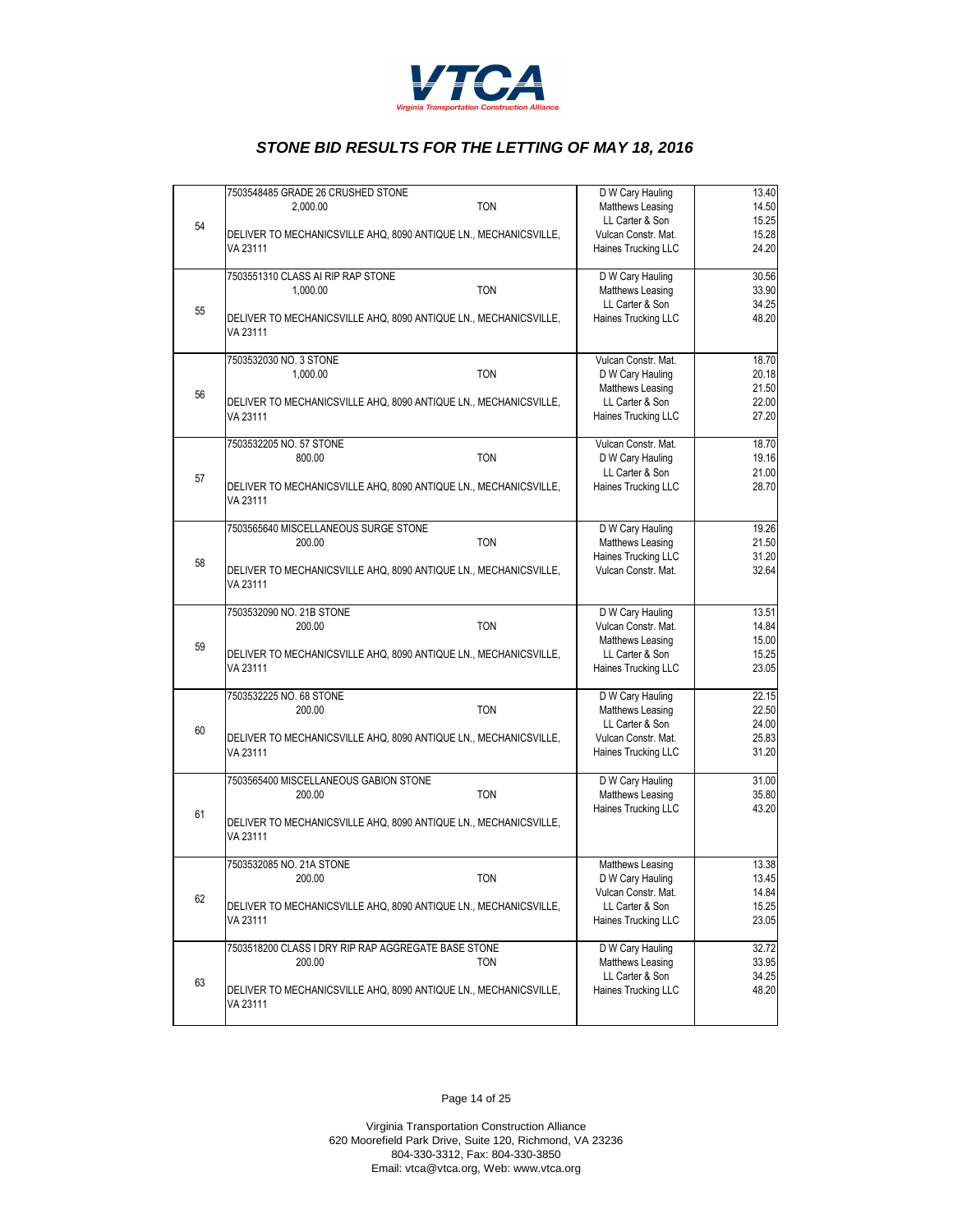

|    | 7503532062 NO. 9 NON-POLISHING STONE                                         | Matthews Leasing                        | 27.00          |
|----|------------------------------------------------------------------------------|-----------------------------------------|----------------|
| 64 | <b>TON</b><br>200.00                                                         |                                         |                |
|    | DELIVER TO MECHANICSVILLE AHQ, 8090 ANTIQUE LN., MECHANICSVILLE,<br>VA 23111 |                                         |                |
|    | 7503532040 NO. 5 STONE                                                       | Vulcan Constr. Mat.                     | 18.70          |
|    | 200.00<br><b>TON</b>                                                         | Matthews Leasing<br>LL Carter & Son     | 20.35<br>21.00 |
| 65 | DELIVER TO MECHANICSVILLE AHQ, 8090 ANTIQUE LN., MECHANICSVILLE,<br>VA 23111 | Haines Trucking LLC                     | 27.20          |
|    | 7503532045 NO. 8 STONE                                                       | D W Cary Hauling                        | 20.45          |
|    | 500.00<br><b>TON</b>                                                         | Matthews Leasing<br>LL Carter & Son     | 22.75<br>23.50 |
| 66 | DELIVER TO OILVILLE AHQ, 11540 PINHOOK RD., ROCKVILLE, VA 23146              | Vulcan Constr. Mat.                     | 25.15          |
|    |                                                                              | Haines Trucking LLC                     | 38.20          |
|    | 7503565400 MISCELLANEOUS GABION STONE                                        | D W Cary Hauling                        | 30.00          |
| 67 | <b>TON</b><br>100.00                                                         | Matthews Leasing<br>Haines Trucking LLC | 35.50<br>43.20 |
|    | DELIVER TO OILVILLE AHQ, 11540 PINHOOK RD., ROCKVILLE, VA 23146              |                                         |                |
|    | 7503548485 GRADE 26 CRUSHED STONE                                            | D W Cary Hauling                        | 12.20          |
|    | <b>TON</b><br>2,000.00                                                       | Matthews Leasing                        | 12.75          |
| 68 |                                                                              | Vulcan Constr. Mat.                     | 14.59          |
|    | DELIVER TO OILVILLE AHQ, 11540 PINHOOK RD., ROCKVILLE, VA 23146              | LL Carter & Son<br>Haines Trucking LLC  | 15.25<br>24.20 |
|    | 7503551310 CLASS AI RIP RAP STONE                                            | D W Cary Hauling                        | 29.56          |
|    | <b>TON</b><br>300.00                                                         | Matthews Leasing                        | 32.85          |
| 69 | DELIVER TO OILVILLE AHQ, 11540 PINHOOK RD., ROCKVILLE, VA 23146              | LL Carter & Son<br>Haines Trucking LLC  | 34.25<br>48.20 |
|    | 7503532030 NO. 3 STONE                                                       | Matthews Leasing                        | 17.75          |
|    | 300.00<br><b>TON</b>                                                         | Vulcan Constr. Mat.                     | 18.01          |
| 70 |                                                                              | D W Cary Hauling                        | 18.95          |
|    | DELIVER TO OILVILLE AHQ, 11540 PINHOOK RD., ROCKVILLE, VA 23146              | LL Carter & Son<br>Haines Trucking LLC  | 22.00<br>27.20 |
|    |                                                                              |                                         |                |
|    | 7503565640 MISCELLANEOUS SURGE STONE<br><b>TON</b><br>200.00                 | D W Cary Hauling<br>Matthews Leasing    | 17.50<br>19.50 |
| 71 |                                                                              | Haines Trucking LLC                     | 31.20          |
|    | DELIVER TO OILVILLE AHQ, 11540 PINHOOK RD., ROCKVILLE, VA 23146              | Vulcan Constr. Mat.                     | 31.95          |
|    | 7503532090 NO. 21B STONE                                                     | D W Cary Hauling                        | 12.20          |
|    | <b>TON</b><br>200.00                                                         | Matthews Leasing                        | 13.75          |
| 72 | DELIVER TO OILVILLE AHQ, 11540 PINHOOK RD., ROCKVILLE, VA 23146              | Vulcan Constr. Mat.<br>LL Carter & Son  | 14.09<br>15.25 |
|    |                                                                              | Haines Trucking LLC                     | 23.05          |
|    | 7503532225 NO. 68 STONE                                                      | D W Cary Hauling                        | 20.95          |
|    | <b>TON</b><br>200.00                                                         | Matthews Leasing                        | 21.80          |
| 73 | DELIVER TO OILVILLE AHQ, 11540 PINHOOK RD., ROCKVILLE, VA 23146              | Vulcan Constr. Mat.<br>LL Carter & Son  | 23.50<br>24.00 |
|    |                                                                              | Haines Trucking LLC                     | 31.20          |
|    | 7503532085 NO. 21A STONE                                                     | D W Cary Hauling                        | 12.20          |
|    | 200.00<br><b>TON</b>                                                         | Matthews Leasing                        | 12.65          |
| 74 | DELIVER TO OILVILLE AHQ, 11540 PINHOOK RD., ROCKVILLE, VA 23146              | Vulcan Constr. Mat.<br>LL Carter & Son  | 14.09<br>15.25 |
|    |                                                                              | Haines Trucking LLC                     | 23.05          |
|    |                                                                              |                                         |                |

Page 15 of 25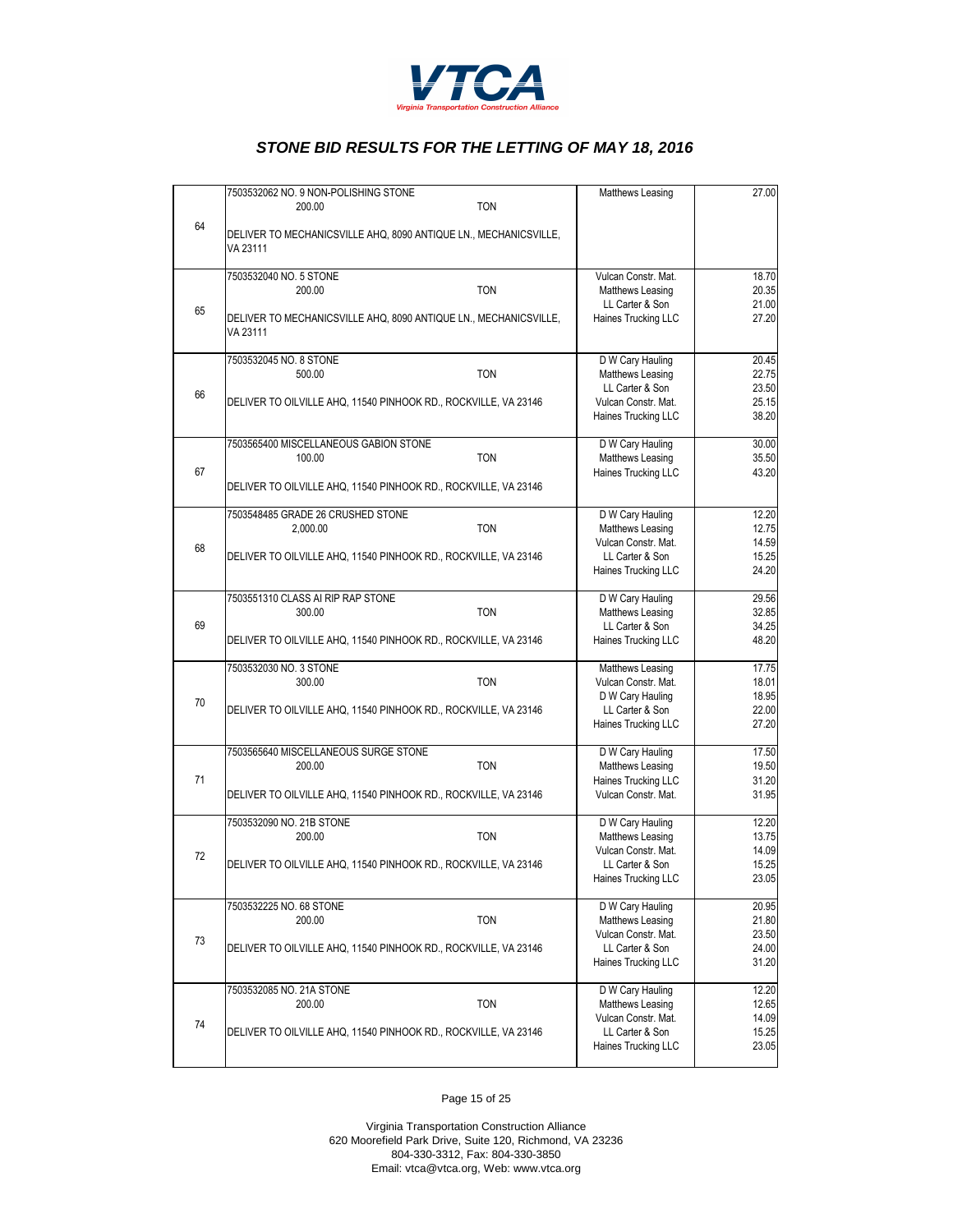

|    | 7503518200 CLASS I DRY RIP RAP AGGREGATE BASE STONE                      | D W Cary Hauling                       | 31.25          |
|----|--------------------------------------------------------------------------|----------------------------------------|----------------|
|    | 200.00<br><b>TON</b>                                                     | Matthews Leasing                       | 32.80          |
| 75 |                                                                          | LL Carter & Son                        | 34.25          |
|    | DELIVER TO OILVILLE AHQ, 11540 PINHOOK RD., ROCKVILLE, VA 23146          | Haines Trucking LLC                    | 48.20          |
|    |                                                                          |                                        |                |
|    | 7503532205 NO. 57 STONE                                                  | D W Cary Hauling                       | 17.95          |
|    | 200.00<br><b>TON</b>                                                     | Vulcan Constr. Mat.                    | 18.01          |
|    |                                                                          | Matthews Leasing                       | 18.35          |
| 76 | DELIVER TO OILVILLE AHQ, 11540 PINHOOK RD., ROCKVILLE, VA 23146          | LL Carter & Son                        | 21.00          |
|    |                                                                          | Haines Trucking LLC                    | 28.70          |
|    |                                                                          |                                        |                |
|    | 7503532062 NO. 9 NON-POLISHING STONE                                     | D W Cary Hauling                       | 24.31          |
|    | <b>TON</b><br>200.00                                                     | Matthews Leasing                       | 26.35          |
| 77 |                                                                          |                                        |                |
|    | DELIVER TO OILVILLE AHQ, 11540 PINHOOK RD., ROCKVILLE, VA 23146          |                                        |                |
|    |                                                                          |                                        |                |
|    | 7503532040 NO. 5 STONE                                                   | D W Cary Hauling                       | 17.95          |
|    | 200.00<br><b>TON</b>                                                     | Vulcan Constr. Mat.                    | 18.01<br>19.40 |
| 78 |                                                                          | Matthews Leasing<br>LL Carter & Son    | 21.00          |
|    | DELIVER TO OILVILLE AHQ, 11540 PINHOOK RD., ROCKVILLE, VA 23146          | Haines Trucking LLC                    | 27.20          |
|    |                                                                          |                                        |                |
|    | 7503518200 CLASS I DRY RIP RAP AGGREGATE BASE STONE                      | D W Cary Hauling                       | 31.23          |
|    | 200.00<br><b>TON</b>                                                     | Matthews Leasing                       | 32.85          |
|    |                                                                          | LL Carter & Son                        | 34.25          |
| 79 | DELIVER TO BASIE AHQ, 3215 BASIE RD., RICHMOND, VA 23230                 | Haines Trucking LLC                    | 48.20          |
|    |                                                                          |                                        |                |
|    |                                                                          |                                        |                |
|    | 7503548485 GRADE 26 CRUSHED STONE                                        | D W Cary Hauling                       | 12.89          |
|    | <b>TON</b><br>100.00                                                     | Matthews Leasing                       | 13.40          |
| 80 |                                                                          | Vulcan Constr. Mat.                    | 13.63          |
|    | DELIVER TO BASIE AHQ, 3215 BASIE RD., RICHMOND, VA 23230                 | LL Carter & Son                        | 15.25          |
|    |                                                                          | Haines Trucking LLC                    | 24.20          |
|    |                                                                          |                                        |                |
|    | 7503532085 NO. 21A STONE                                                 | D W Cary Hauling                       | 12.89          |
|    | <b>TON</b><br>500.00                                                     | Vulcan Constr. Mat.                    | 13.13          |
| 81 |                                                                          | Matthews Leasing                       | 13.40<br>15.25 |
|    | DELIVER TO BASIE AHQ, 3215 BASIE RD., RICHMOND, VA 23230                 | LL Carter & Son<br>Haines Trucking LLC | 23.05          |
|    |                                                                          |                                        |                |
|    | 7503532030 NO. 3 STONE                                                   | Matthews Leasing                       | 17.50          |
|    | 200.00<br><b>TON</b>                                                     | Vulcan Constr. Mat.                    | 18.24          |
|    |                                                                          | D W Cary Hauling                       | 19.64          |
| 82 | DELIVER TO BASIE AHQ, 3215 BASIE RD., RICHMOND, VA 23230                 | LL Carter & Son                        | 22.00          |
|    |                                                                          | Haines Trucking LLC                    | 27.20          |
|    |                                                                          |                                        |                |
|    | 7503532090 NO. 21B STONE                                                 | D W Cary Hauling                       | 11.15          |
|    | <b>TON</b><br>200.00                                                     | Vulcan Constr. Mat.                    | 12.70          |
| 83 |                                                                          | Matthews Leasing                       | 13.35          |
|    | DELIVER TO RT. 288 DOME LOT, 12617 WEST BROAD ST., RICHMOND, VA          | LL Carter & Son                        | 14.25          |
|    | 23233                                                                    | Haines Trucking LLC                    | 23.05          |
|    |                                                                          |                                        |                |
|    | 7503532030 NO. 3 STONE                                                   | Matthews Leasing                       | 16.95          |
|    | 300.00<br><b>TON</b>                                                     | Vulcan Constr. Mat.                    | 17.70          |
| 84 |                                                                          | D W Cary Hauling                       | 17.90          |
|    | DELIVER TO RT. 288 DOME LOT, 12617 WEST BROAD ST., RICHMOND, VA<br>23233 | LL Carter & Son<br>Haines Trucking LLC | 21.00<br>27.20 |
|    |                                                                          |                                        |                |
|    | 7503565640 MISCELLANEOUS SURGE STONE                                     | D W Cary Hauling                       | 18.00          |
|    | <b>TON</b><br>500.00                                                     | Matthews Leasing                       | 20.50          |
|    |                                                                          | Haines Trucking LLC                    | 31.20          |
| 85 | DELIVER TO RT. 288 DOME LOT, 12617 WEST BROAD ST., RICHMOND, VA          | Vulcan Constr. Mat.                    | 32.20          |
|    | 23233                                                                    |                                        |                |
|    |                                                                          |                                        |                |
|    |                                                                          |                                        |                |

Page 16 of 25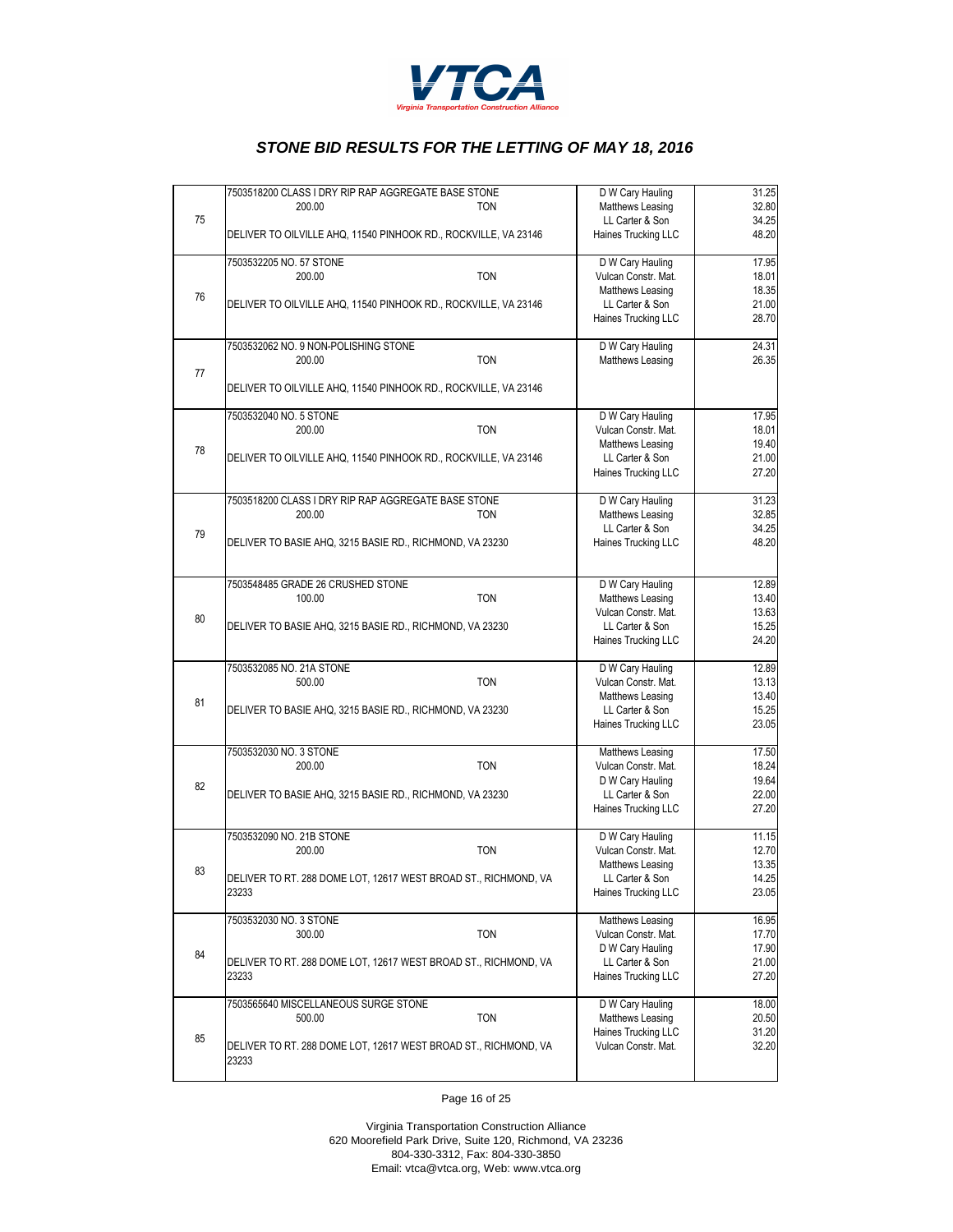

|    | 7503532045 NO. 8 STONE                                                      | D W Cary Hauling                           | 19.40                                                                                  |
|----|-----------------------------------------------------------------------------|--------------------------------------------|----------------------------------------------------------------------------------------|
|    | <b>TON</b><br>500.00                                                        | Matthews Leasing                           | 22.30                                                                                  |
| 86 |                                                                             | LL Carter & Son                            | 22.50                                                                                  |
|    | DELIVER TO RT. 288 DOME LOT, 12617 WEST BROAD ST., RICHMOND, VA             | Vulcan Constr. Mat.                        | 25.38                                                                                  |
|    | 23233                                                                       | Haines Trucking LLC                        | 38.20                                                                                  |
|    | 7503565400 MISCELLANEOUS GABION STONE                                       | D W Cary Hauling                           | 30.00                                                                                  |
|    | <b>TON</b><br>500.00                                                        | Matthews Leasing                           | 34.00                                                                                  |
|    |                                                                             | Haines Trucking LLC                        | 43.20                                                                                  |
| 87 | DELIVER TO RT. 288 DOME LOT, 12617 WEST BROAD ST., RICHMOND, VA             |                                            |                                                                                        |
|    | 23233                                                                       |                                            |                                                                                        |
|    | 7503551310 CLASS AI RIP RAP STONE                                           |                                            | 28.50                                                                                  |
|    | <b>TON</b>                                                                  | D W Cary Hauling                           |                                                                                        |
|    | 500.00                                                                      | Matthews Leasing                           | 32.50                                                                                  |
| 88 |                                                                             | LL Carter & Son                            | 34.25                                                                                  |
|    | DELIVER TO RT. 288 DOME LOT, 12617 WEST BROAD ST., RICHMOND, VA<br>23233    | Haines Trucking LLC                        | 48.20                                                                                  |
|    | 7503532205 NO. 57 STONE                                                     | D W Cary Hauling                           | 16.90                                                                                  |
|    | 1,000.00<br><b>TON</b>                                                      | Vulcan Constr. Mat.                        | 17.70                                                                                  |
|    |                                                                             | Matthews Leasing                           | 18.50                                                                                  |
| 89 | DELIVER TO RT. 288 DOME LOT, 12617 WEST BROAD ST., RICHMOND, VA             | LL Carter & Son                            | 20.00                                                                                  |
|    | 23233                                                                       | Haines Trucking LLC                        | 28.70                                                                                  |
|    |                                                                             |                                            |                                                                                        |
|    | 7503532062 NO. 9 NON-POLISHING STONE                                        | D W Cary Hauling                           | 23.00                                                                                  |
|    | <b>TON</b><br>1,000.00                                                      | Matthews Leasing                           | 26.25                                                                                  |
| 90 |                                                                             |                                            |                                                                                        |
|    | DELIVER TO RT. 288 DOME LOT, 12617 WEST BROAD ST., RICHMOND, VA             |                                            |                                                                                        |
|    | 23233                                                                       |                                            |                                                                                        |
|    | 7503532040 NO. 5 STONE                                                      | D W Cary Hauling                           | 16.90                                                                                  |
|    | 1,000.00<br><b>TON</b>                                                      | Vulcan Constr. Mat.                        | 17.70                                                                                  |
|    |                                                                             |                                            |                                                                                        |
|    |                                                                             |                                            |                                                                                        |
| 91 |                                                                             | Matthews Leasing                           |                                                                                        |
|    | DELIVER TO RT. 288 DOME LOT, 12617 WEST BROAD ST., RICHMOND, VA             | LL Carter & Son                            | 18.90<br>20.00                                                                         |
|    | 23233                                                                       | Haines Trucking LLC                        | 27.20                                                                                  |
|    | 7503532045 NO. 8 STONE                                                      | J R Tharpe Trucking Co.                    |                                                                                        |
|    | 200.00<br><b>TON</b>                                                        | Matthews Leasing                           |                                                                                        |
|    |                                                                             | D W Cary Hauling                           |                                                                                        |
| 92 | DELIVER TO CHARLES CITY AHQ, 9600 COURTHOUSE RD., CHARLES CITY,             | LL Carter & Son                            |                                                                                        |
|    | VA 23030                                                                    | Vulcan Constr. Mat.                        |                                                                                        |
|    | 7503532085 NO. 21A STONE                                                    | Matthews Leasing                           |                                                                                        |
|    | <b>TON</b><br>2.000.00                                                      | J R Tharpe Trucking Co.                    |                                                                                        |
|    |                                                                             |                                            |                                                                                        |
| 93 |                                                                             | D W Cary Hauling                           | 18.91                                                                                  |
|    | DELIVER TO CHARLES CITY AHQ, 9600 COURTHOUSE RD., CHARLES CITY,<br>VA 23030 | Vulcan Constr. Mat.<br>LL Carter & Son     |                                                                                        |
|    |                                                                             |                                            |                                                                                        |
|    | 7503532030 NO. 3 STONE                                                      | Matthews Leasing                           |                                                                                        |
|    | <b>TON</b><br>200.00                                                        | J R Tharpe Trucking Co.                    |                                                                                        |
| 94 |                                                                             | Vulcan Constr. Mat.                        | 25.25<br>25.75<br>27.16<br>28.50<br>28.72<br>17.20<br>18.69<br>18.98<br>20.25<br>21.75 |
|    | DELIVER TO CHARLES CITY AHQ, 9600 COURTHOUSE RD., CHARLES CITY,             | D W Cary Hauling                           |                                                                                        |
|    | VA 23030                                                                    | LL Carter & Son                            |                                                                                        |
|    |                                                                             |                                            |                                                                                        |
|    | 7503518200 CLASS I DRY RIP RAP AGGREGATE BASE STONE                         | D W Cary Hauling                           | 27.00                                                                                  |
|    | TON<br>200.00                                                               | Matthews Leasing                           | 35.75                                                                                  |
| 95 |                                                                             | Vulcan Constr. Mat.                        | 23.23<br>23.73<br>25.66<br>13.00<br>39.05                                              |
|    | DELIVER TO CHARLES CITY AHQ, 9600 COURTHOUSE RD., CHARLES CITY,<br>VA 23030 | J R Tharpe Trucking Co.<br>LL Carter & Son | 40.00<br>40.81                                                                         |

Page 17 of 25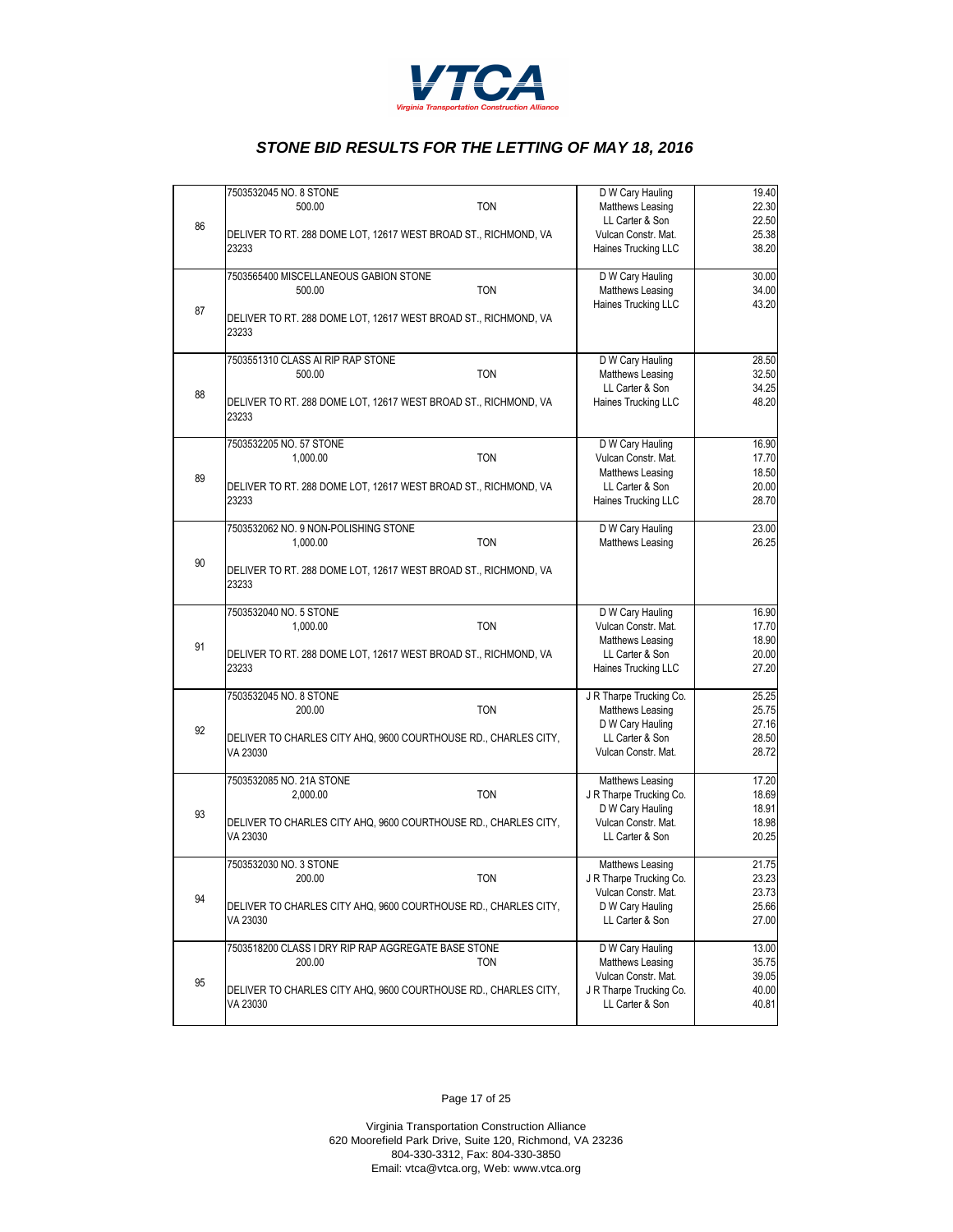

|     | 7503565640 MISCELLANEOUS SURGE STONE<br><b>TON</b><br>200.00                | Matthews Leasing<br>J R Tharpe Trucking Co. | 23.50<br>24.24 |
|-----|-----------------------------------------------------------------------------|---------------------------------------------|----------------|
| 96  | DELIVER TO CHARLES CITY AHQ, 9600 COURTHOUSE RD., CHARLES CITY,             | D W Cary Hauling<br>Vulcan Constr. Mat.     | 25.00<br>36.65 |
|     | VA 23030                                                                    |                                             |                |
|     | 7503532205 NO. 57 STONE<br><b>TON</b><br>200.00                             | Matthews Leasing<br>Vulcan Constr. Mat.     | 22.30<br>23.73 |
| 97  |                                                                             | J R Tharpe Trucking Co.                     | 23.98          |
|     | DELIVER TO CHARLES CITY AHQ, 9600 COURTHOUSE RD., CHARLES CITY,<br>VA 23030 | D W Cary Hauling<br>LL Carter & Son         | 24.66<br>25.00 |
|     | 7503532225 NO. 68 STONE                                                     | Matthews Leasing                            | 24.60          |
|     | <b>TON</b><br>200.00                                                        | J R Tharpe Trucking Co.<br>D W Cary Hauling | 25.76<br>27.66 |
| 98  | DELIVER TO CHARLES CITY AHQ, 9600 COURTHOUSE RD., CHARLES CITY,<br>VA 23030 | Vulcan Constr. Mat.<br>LL Carter & Son      | 28.23<br>29.00 |
|     | 7503565400 MISCELLANEOUS GABION STONE                                       | D W Cary Hauling                            | 38.00          |
|     | <b>TON</b><br>200.00                                                        | Matthews Leasing                            | 39.00          |
| 99  | DELIVER TO CHARLES CITY AHQ, 9600 COURTHOUSE RD., CHARLES CITY,<br>VA 23030 | J R Tharpe Trucking Co.                     | 40.00          |
|     |                                                                             |                                             |                |
|     | 7503548485 GRADE 26 CRUSHED STONE<br><b>TON</b><br>200.00                   | Matthews Leasing<br>J R Tharpe Trucking Co. | 17.80<br>18.69 |
| 100 |                                                                             | D W Cary Hauling                            | 18.91          |
|     | DELIVER TO CHARLES CITY AHQ, 9600 COURTHOUSE RD., CHARLES CITY,<br>VA 23030 | Vulcan Constr. Mat.<br>LL Carter & Son      | 19.48<br>20.25 |
|     | 7503551310 CLASS AI RIP RAP STONE                                           | Matthews Leasing                            | 35.75          |
|     | <b>TON</b><br>200.00                                                        | D W Cary Hauling<br>Vulcan Constr. Mat.     | 36.75<br>37.05 |
| 101 | DELIVER TO CHARLES CITY AHQ, 9600 COURTHOUSE RD., CHARLES CITY,             | J R Tharpe Trucking Co.                     | 40.00          |
|     | VA 23030                                                                    | LL Carter & Son                             | 40.81          |
|     | 7503532062 NO. 9 NON-POLISHING STONE                                        | Matthews Leasing                            | 30.50          |
|     | <b>TON</b><br>200.00                                                        | D W Cary Hauling<br>J R Tharpe Trucking Co. | 31.00<br>38.38 |
| 102 | DELIVER TO CHARLES CITY AHQ, 9600 COURTHOUSE RD., CHARLES CITY,<br>VA 23030 |                                             |                |
|     | 7503532040 NO. 5 STONE                                                      | Matthews Leasing                            | 22.30          |
|     | <b>TON</b><br>200.00                                                        | Vulcan Constr. Mat.<br>D W Cary Hauling     | 23.73<br>24.66 |
| 103 | DELIVER TO CHARLES CITY AHQ, 9600 COURTHOUSE RD., CHARLES CITY,             | LL Carter & Son                             | 26.00          |
|     | VA 23030                                                                    | J R Tharpe Trucking Co.                     | 26.77          |
|     | 7503532090 NO. 21B STONE                                                    | Matthews Leasing                            | 18.30          |
|     | <b>TON</b><br>200.00                                                        | J R Tharpe Trucking Co.<br>D W Cary Hauling | 18.69<br>18.91 |
| 104 | DELIVER TO CHARLES CITY AHQ, 9600 COURTHOUSE RD., CHARLES CITY,<br>VA 23030 | Vulcan Constr. Mat.<br>LL Carter & Son      | 18.98<br>20.25 |
|     | 7503532090 NO. 21B STONE                                                    | D W Cary Hauling                            | 12.35          |
|     | <b>TON</b><br>500.00                                                        | Vulcan Constr. Mat.<br>LL Carter & Son      | 13.59<br>15.25 |
| 105 | DELIVER TO ASHLAND AHQ, 523 NORTH WASHINGTON HWY., ASHLAND, VA              | Matthews Leasing                            | 16.50          |
|     | 23005                                                                       | Haines Trucking LLC                         | 23.05          |

Page 18 of 25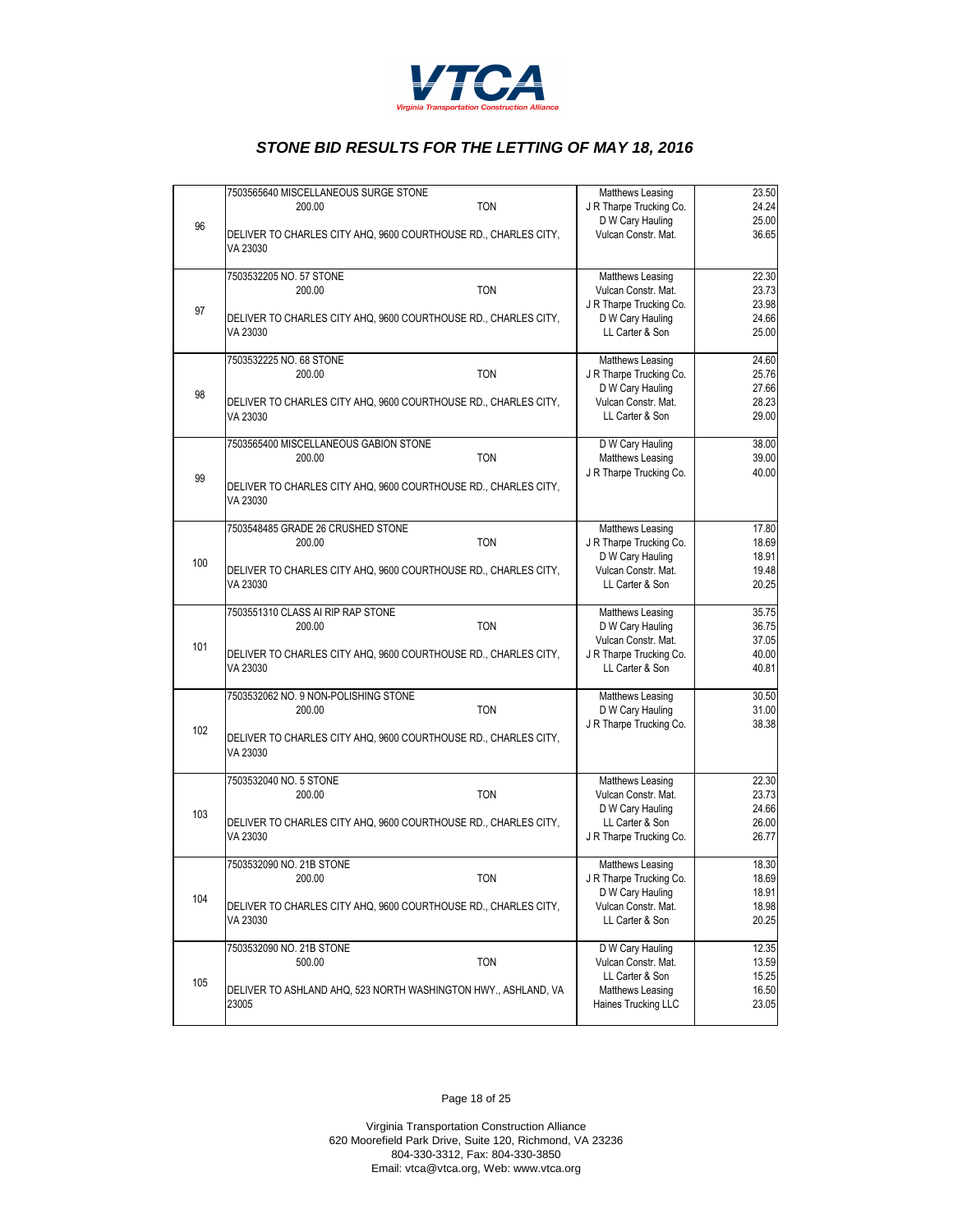

|     | 7503532045 NO. 8 STONE                                                  | D W Cary Hauling    | 20.60 |
|-----|-------------------------------------------------------------------------|---------------------|-------|
| 106 | <b>TON</b><br>1,000.00                                                  | Matthews Leasing    | 22.60 |
|     |                                                                         | LL Carter & Son     | 23.50 |
|     | DELIVER TO ASHLAND AHQ, 523 NORTH WASHINGTON HWY., ASHLAND, VA          | Vulcan Constr. Mat. | 26.09 |
|     | 23005                                                                   | Haines Trucking LLC | 38.20 |
|     | 7503532225 NO. 68 STONE                                                 | D W Cary Hauling    | 21.10 |
|     | 500.00<br><b>TON</b>                                                    | LL Carter & Son     | 24.00 |
|     |                                                                         | Matthews Leasing    | 24.00 |
| 107 | DELIVER TO ASHLAND AHQ, 523 NORTH WASHINGTON HWY., ASHLAND, VA          | Vulcan Constr. Mat. | 25.34 |
|     | 23005                                                                   | Haines Trucking LLC | 31.20 |
|     | 7503565400 MISCELLANEOUS GABION STONE                                   | D W Cary Hauling    | 30.00 |
|     | <b>TON</b><br>1,000.00                                                  | Matthews Leasing    | 36.00 |
|     |                                                                         | Haines Trucking LLC | 43.20 |
| 108 | DELIVER TO ASHLAND AHQ, 523 NORTH WASHINGTON HWY., ASHLAND, VA<br>23005 |                     |       |
|     | 7503548485 GRADE 26 CRUSHED STONE                                       | D W Cary Hauling    | 12.20 |
|     | <b>TON</b><br>4,000.00                                                  | Matthews Leasing    | 14.10 |
| 109 |                                                                         | Vulcan Constr. Mat. | 14.79 |
|     | DELIVER TO ASHLAND AHQ, 523 NORTH WASHINGTON HWY., ASHLAND, VA          | LL Carter & Son     | 15.25 |
|     | 23005                                                                   | Haines Trucking LLC | 24.20 |
|     | 7503532085 NO. 21A STONE                                                | D W Cary Hauling    | 12.30 |
|     | 500.00<br><b>TON</b>                                                    | Vulcan Constr. Mat. | 13.08 |
| 110 |                                                                         | Matthews Leasing    | 14.10 |
|     | DELIVER TO ASHLAND AHQ, 523 NORTH WASHINGTON HWY., ASHLAND, VA          | LL Carter & Son     | 15.25 |
|     | 23005                                                                   | Haines Trucking LLC | 24.20 |
|     | 7503551310 CLASS AI RIP RAP STONE                                       | D W Cary Hauling    | 29.30 |
|     | <b>TON</b><br>1,000.00                                                  | Matthews Leasing    | 32.50 |
| 111 |                                                                         | LL Carter & Son     | 34.25 |
|     | DELIVER TO ASHLAND AHQ, 523 NORTH WASHINGTON HWY., ASHLAND, VA<br>23005 | Haines Trucking LLC | 48.20 |
|     | 7503532030 NO. 3 STONE                                                  | Matthews Leasing    | 18.10 |
|     | 500.00<br><b>TON</b>                                                    | Vulcan Constr. Mat. | 18.59 |
| 112 |                                                                         | D W Cary Hauling    | 19.10 |
|     | DELIVER TO ASHLAND AHQ, 523 NORTH WASHINGTON HWY., ASHLAND, VA          | LL Carter & Son     | 22.00 |
|     | 23005                                                                   | Haines Trucking LLC | 27.20 |
|     | 7503518200 CLASS I DRY RIP RAP AGGREGATE BASE STONE                     | D W Cary Hauling    | 32.24 |
|     | 1,000.00<br><b>TON</b>                                                  | Matthews Leasing    | 33.00 |
| 113 |                                                                         | LL Carter & Son     | 36.25 |
|     | DELIVER TO ASHLAND AHQ, 523 NORTH WASHINGTON HWY., ASHLAND, VA<br>23005 | Haines Trucking LLC | 48.20 |
|     | 7503551400 CLASS II RIP RAP STONE                                       | LL Carter & Son     | 36.25 |
|     | <b>TON</b><br>500.00                                                    | Matthews Leasing    | 38.00 |
| 114 |                                                                         | D W Cary Hauling    | 39.15 |
|     | DELIVER TO ASHLAND AHQ, 523 NORTH WASHINGTON HWY., ASHLAND, VA<br>23005 |                     |       |
|     | 7503565640 MISCELLANEOUS SURGE STONE                                    | D W Cary Hauling    | 20.00 |
|     | <b>TON</b><br>200.00                                                    | Matthews Leasing    | 20.25 |
| 115 |                                                                         | Haines Trucking LLC | 31.20 |
|     | DELIVER TO ASHLAND AHQ, 523 NORTH WASHINGTON HWY., ASHLAND, VA<br>23005 | Vulcan Constr. Mat. | 32.15 |

Page 19 of 25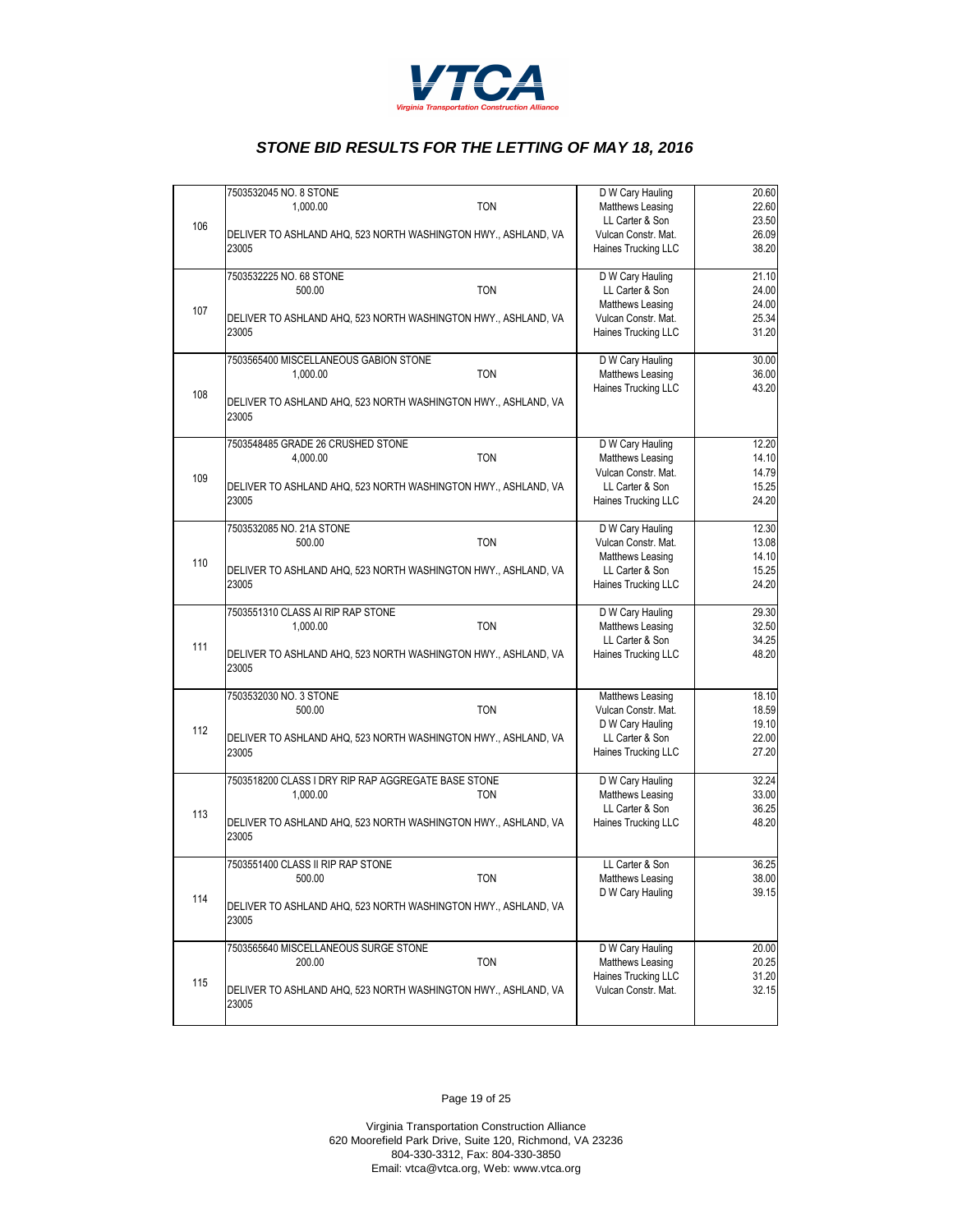

|     | 7503532205 NO. 57 STONE                                                 |            | D W Cary Hauling    | 18.09 |
|-----|-------------------------------------------------------------------------|------------|---------------------|-------|
|     | 200.00                                                                  | TON        | Vulcan Constr. Mat. | 18.59 |
| 116 |                                                                         |            | Matthews Leasing    | 19.50 |
|     | DELIVER TO ASHLAND AHQ, 523 NORTH WASHINGTON HWY., ASHLAND, VA          |            | LL Carter & Son     | 21.00 |
|     | 23005                                                                   |            | Haines Trucking LLC | 28.70 |
|     |                                                                         |            |                     |       |
|     | 7503532062 NO. 9 NON-POLISHING STONE                                    |            | D W Cary Hauling    | 24.38 |
|     | 200.00                                                                  | <b>TON</b> | Matthews Leasing    | 27.50 |
| 117 | DELIVER TO ASHLAND AHQ, 523 NORTH WASHINGTON HWY., ASHLAND, VA<br>23005 |            |                     |       |
|     | 7503532040 NO. 5 STONE                                                  |            | Matthews Leasing    | 14.25 |
|     | 200.00                                                                  | <b>TON</b> | D W Cary Hauling    | 18.10 |
| 118 |                                                                         |            | Vulcan Constr. Mat. | 18.59 |
|     | DELIVER TO ASHLAND AHQ, 523 NORTH WASHINGTON HWY., ASHLAND, VA          |            | LL Carter & Son     | 21.00 |
|     | 23005                                                                   |            | Haines Trucking LLC | 27.20 |
|     |                                                                         |            |                     |       |

Page 20 of 25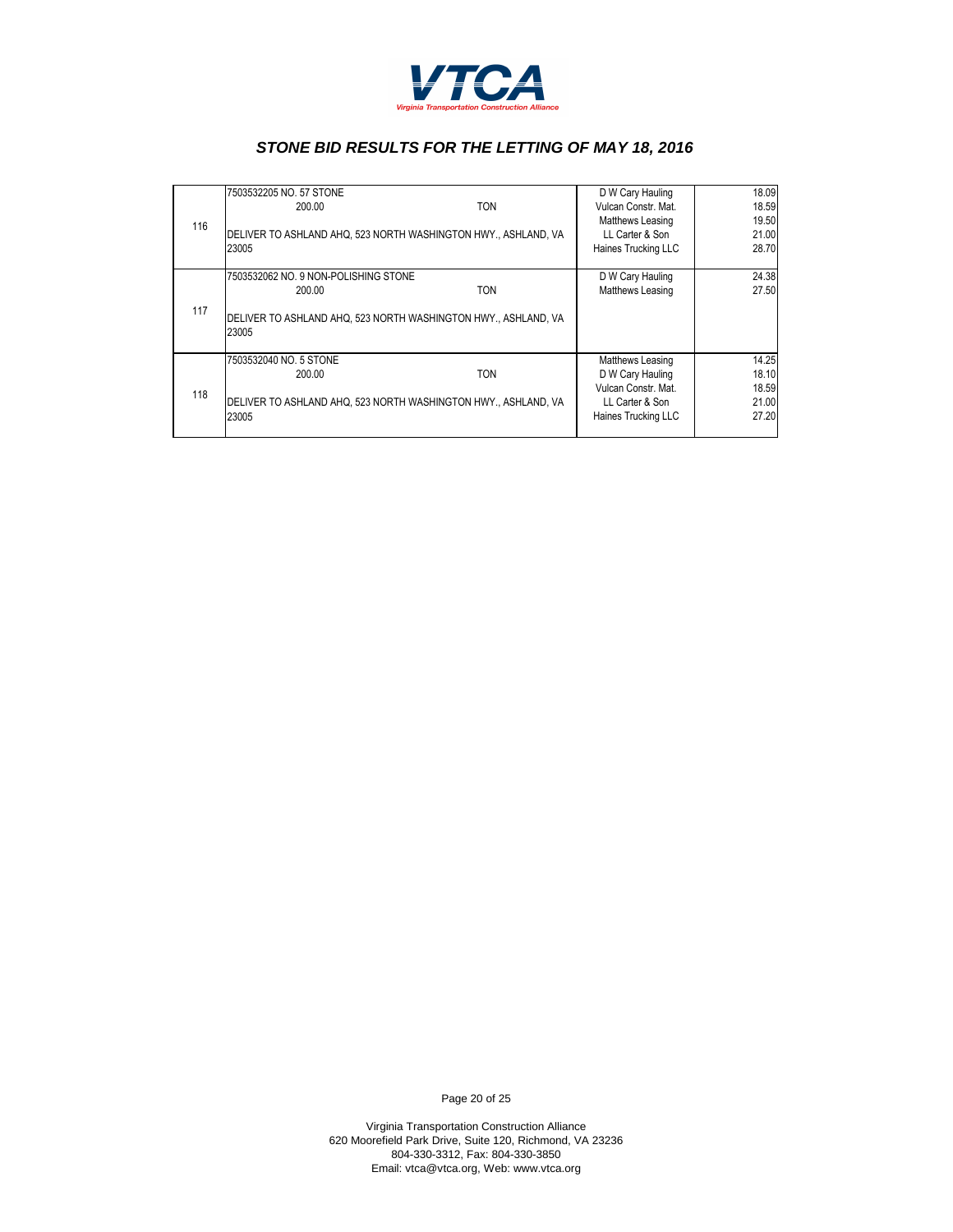

#### **RFQ: 0000153472**

|                | 7503532575 8 P MIN. GRADE B STONE<br><b>TON</b><br>2,000.00                             | Cardinal Realty Virginia<br>McCraw Trucking Inc.<br><b>Mountain Materials</b> | 19.03<br>19.04<br>24.50 |
|----------------|-----------------------------------------------------------------------------------------|-------------------------------------------------------------------------------|-------------------------|
| 1              | DELIVERED TO STOCKPILE AT BAYWOOD AHQ, 120 STATE SHED LN., GALAX,<br>VA 24333           |                                                                               |                         |
|                | 7503532063 NO. 9P AGGREGATE STONE<br>1,500.00<br><b>TON</b>                             | <b>Mountain Materials</b><br><b>Cardinal Realty Virginia</b>                  | 21.25<br>22.56          |
| $\overline{2}$ | DELIVERED TO STOCKPILE AT BAYWOOD AHQ, 120 STATE SHED LN., GALAX,<br>VA 24333           |                                                                               |                         |
|                | 7503532020 NO. 1 STONE<br>1,000.00<br><b>TON</b>                                        | McCraw Trucking Inc.<br><b>Mountain Materials</b>                             | 17.36<br>17.65          |
| 3              | DELIVERED TO STOCKPILE AT BAYWOOD AHQ, 120 STATE SHED LN., GALAX,<br>VA 24333           | <b>Cardinal Realty Virginia</b>                                               | 17.94                   |
|                | 7503532205 NO. 57 STONE<br><b>TON</b><br>1,000.00                                       | Cardinal Realty Virginia<br>McCraw Trucking Inc.                              | 17.05<br>17.51          |
| $\overline{4}$ | DELIVERED TO STOCKPILE AT BAYWOOD AHQ, 120 STATE SHED LN., GALAX,<br>VA 24333           | <b>Mountain Materials</b>                                                     | 17.65                   |
|                | 7503518200 CLASS I DRY RIP RAP AGGREGATE BASE STONE<br>1,000.00<br><b>TON</b>           | <b>Mountain Materials</b><br>McCraw Trucking Inc.                             | 20.85<br>20.86          |
| 5              | DELIVERED TO STOCKPILE AT BAYWOOD AHQ, 120 STATE SHED LN., GALAX,<br>VA 24333           | <b>Cardinal Realty Virginia</b>                                               | 21.41                   |
|                | 7503551400 CLASS II RIP RAP STONE<br><b>TON</b><br>1,000.00                             | <b>Mountain Materials</b><br>Cardinal Realty Virginia                         | 20.85<br>21.41          |
| 6              | DELIVERED TO STOCKPILE AT BAYWOOD AHQ, 120 STATE SHED LN., GALAX,<br>VA 24333           | McCraw Trucking Inc.                                                          | 22.41                   |
|                | 7503548485 GRADE 26 CRUSHED STONE<br><b>TON</b><br>15,000.00                            | Cardinal Realty Virginia<br>McCraw Trucking Inc.                              | 14.23<br>14.26          |
| $\overline{7}$ | DELIVERED TO STOCKPILE AT BAYWOOD AHQ, 120 STATE SHED LN., GALAX,<br>VA 24333           | <b>Mountain Materials</b>                                                     | 17.65                   |
|                | 7503536400 FILTER, FOR DRAINAGE AND EROSION CONTROL<br><b>TON</b><br>500.00             | <b>Mountain Materials</b><br><b>Cardinal Realty Virginia</b>                  | 18.99<br>19.51          |
| 8              | DELIVERED TO STOCKPILE AT BAYWOOD AHQ, 120 STATE SHED LN., GALAX,<br>VA 24333           | McCraw Trucking Inc.                                                          | 19.79                   |
|                | 7503565640 MISCELLANEOUS SURGE STONE<br><b>TON</b><br>500.00                            | <b>Cardinal Realty Virginia</b><br><b>Mountain Materials</b>                  | 18.56<br>19.25          |
| 9              | DELIVERED TO STOCKPILE AT BAYWOOD AHQ, 120 STATE SHED LN., GALAX,<br>VA 24333           |                                                                               |                         |
|                | 7503532225 NO. 68 STONE<br>500.00<br><b>TON</b>                                         | <b>Mountain Materials</b>                                                     | 18.80                   |
| 10             | DELIVERED TO STOCKPILE AT VOLNEY AHQ, 3290 TROUTDALE HWY.,<br>MOUTH OF WILSON, VA 24363 |                                                                               |                         |

Page 21 of 25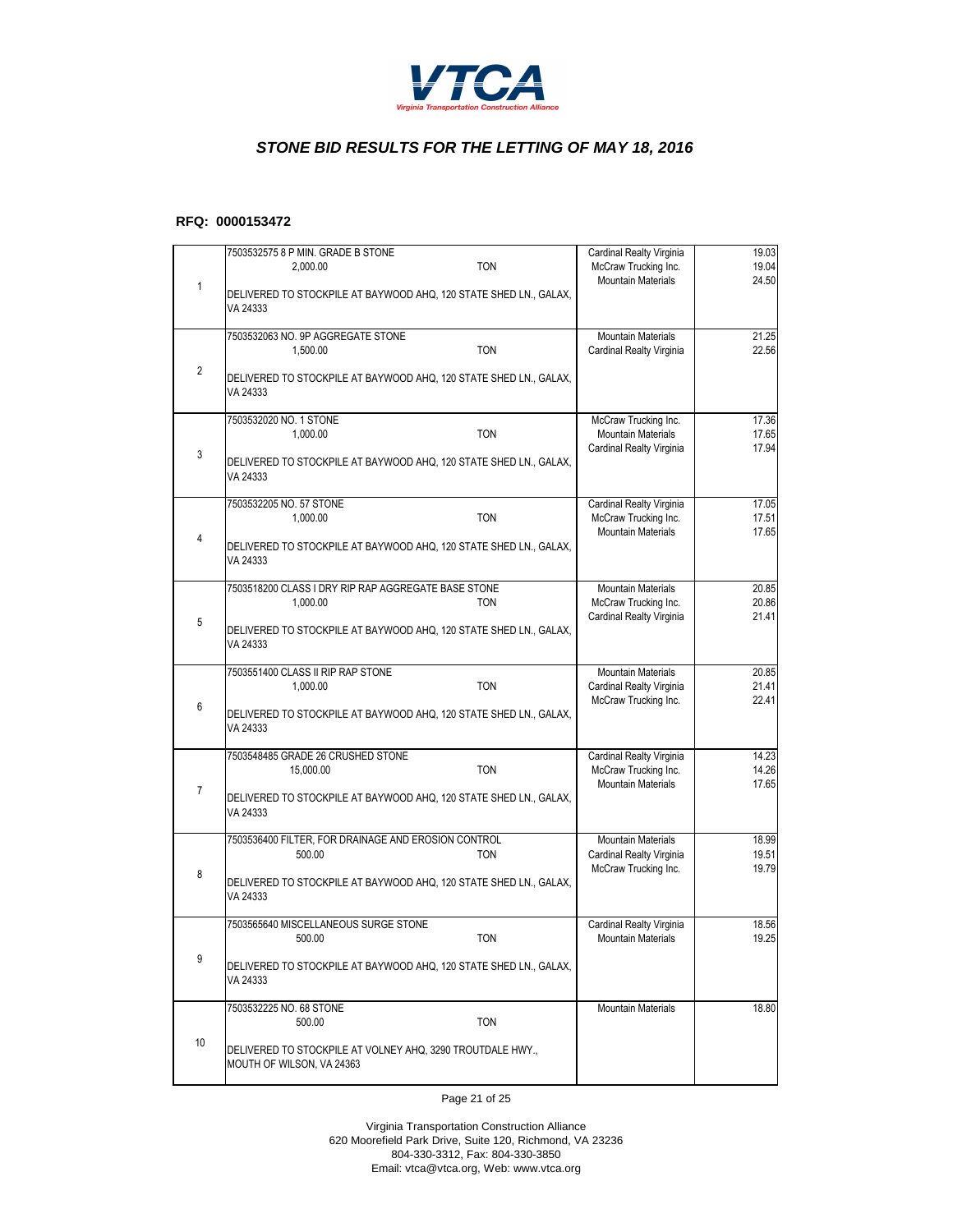

|    | 7503548440 GRADE 9 CRUSHED STONE                                                        | <b>Mountain Materials</b> | 20.55 |
|----|-----------------------------------------------------------------------------------------|---------------------------|-------|
|    | <b>TON</b><br>500.00                                                                    |                           |       |
| 11 | DELIVERED TO STOCKPILE AT VOLNEY AHQ, 3290 TROUTDALE HWY.,<br>MOUTH OF WILSON, VA 24363 |                           |       |
|    | 7503548485 GRADE 26 CRUSHED STONE                                                       | <b>Mountain Materials</b> | 17.52 |
|    | <b>TON</b><br>10,000.00                                                                 |                           |       |
| 12 | DELIVERED TO STOCKPILE AT VOLNEY AHQ, 3290 TROUTDALE HWY.,<br>MOUTH OF WILSON, VA 24363 |                           |       |
|    | 7503532205 NO. 57 STONE                                                                 | <b>Mountain Materials</b> | 18.60 |
|    | <b>TON</b><br>2,000.00                                                                  |                           |       |
| 13 | DELIVERED TO STOCKPILE AT VOLNEY AHQ, 3290 TROUTDALE HWY.,<br>MOUTH OF WILSON, VA 24363 |                           |       |
|    | 7503532020 NO. 1 STONE                                                                  | <b>Mountain Materials</b> | 19.60 |
|    | 500.00<br><b>TON</b>                                                                    |                           |       |
| 14 | DELIVERED TO STOCKPILE AT VOLNEY AHQ, 3290 TROUTDALE HWY.,<br>MOUTH OF WILSON, VA 24363 |                           |       |
|    | 7503518200 CLASS I DRY RIP RAP AGGREGATE BASE STONE                                     | <b>Mountain Materials</b> | 21.55 |
|    | 500.00<br>TON                                                                           |                           |       |
| 15 | DELIVERED TO STOCKPILE AT VOLNEY AHQ, 3290 TROUTDALE HWY.,<br>MOUTH OF WILSON, VA 24363 |                           |       |
|    | 7503532575 8 P MIN. GRADE B STONE                                                       | <b>Mountain Materials</b> | 20.70 |
|    | <b>TON</b><br>5,000.00                                                                  |                           |       |
| 16 | DELIVERED TO STOCKPILE AT VOLNEY AHQ, 3290 TROUTDALE HWY.,<br>MOUTH OF WILSON, VA 24363 |                           |       |
|    | 7503532045 NO. 8 STONE                                                                  | <b>Mountain Materials</b> | 20.70 |
|    | 500.00<br><b>TON</b>                                                                    |                           |       |
| 17 | DELIVERED TO STOCKPILE AT VOLNEY AHQ, 3290 TROUTDALE HWY.,<br>MOUTH OF WILSON, VA 24363 |                           |       |
|    | 7503548485 GRADE 26 CRUSHED STONE                                                       | <b>Mountain Materials</b> | 14.43 |
|    | <b>TON</b><br>8,000.00                                                                  | Cardinal Realty Virginia  | 14.51 |
| 18 | DELIVERED TO STOCKPILE AT INDEPENDENCE AHQ, 157 KLONDIKE RD.,<br>INDEPENDENCE, VA 24348 |                           |       |
|    | 7503532205 NO. 57 STONE                                                                 | <b>Mountain Materials</b> | 16.11 |
|    | 500.00<br>TON                                                                           | Cardinal Realty Virginia  | 16.41 |
| 19 | DELIVERED TO STOCKPILE AT INDEPENDENCE AHQ, 157 KLONDIKE RD.,<br>INDEPENDENCE, VA 24348 |                           |       |
|    | 7503548440 GRADE 9 CRUSHED STONE                                                        | <b>Mountain Materials</b> | 19.00 |
|    | <b>TON</b><br>500.00                                                                    | Cardinal Realty Virginia  | 22.43 |
| 20 | DELIVERED TO STOCKPILE AT INDEPENDENCE AHQ, 157 KLONDIKE RD.,<br>INDEPENDENCE, VA 24348 |                           |       |

Page 22 of 25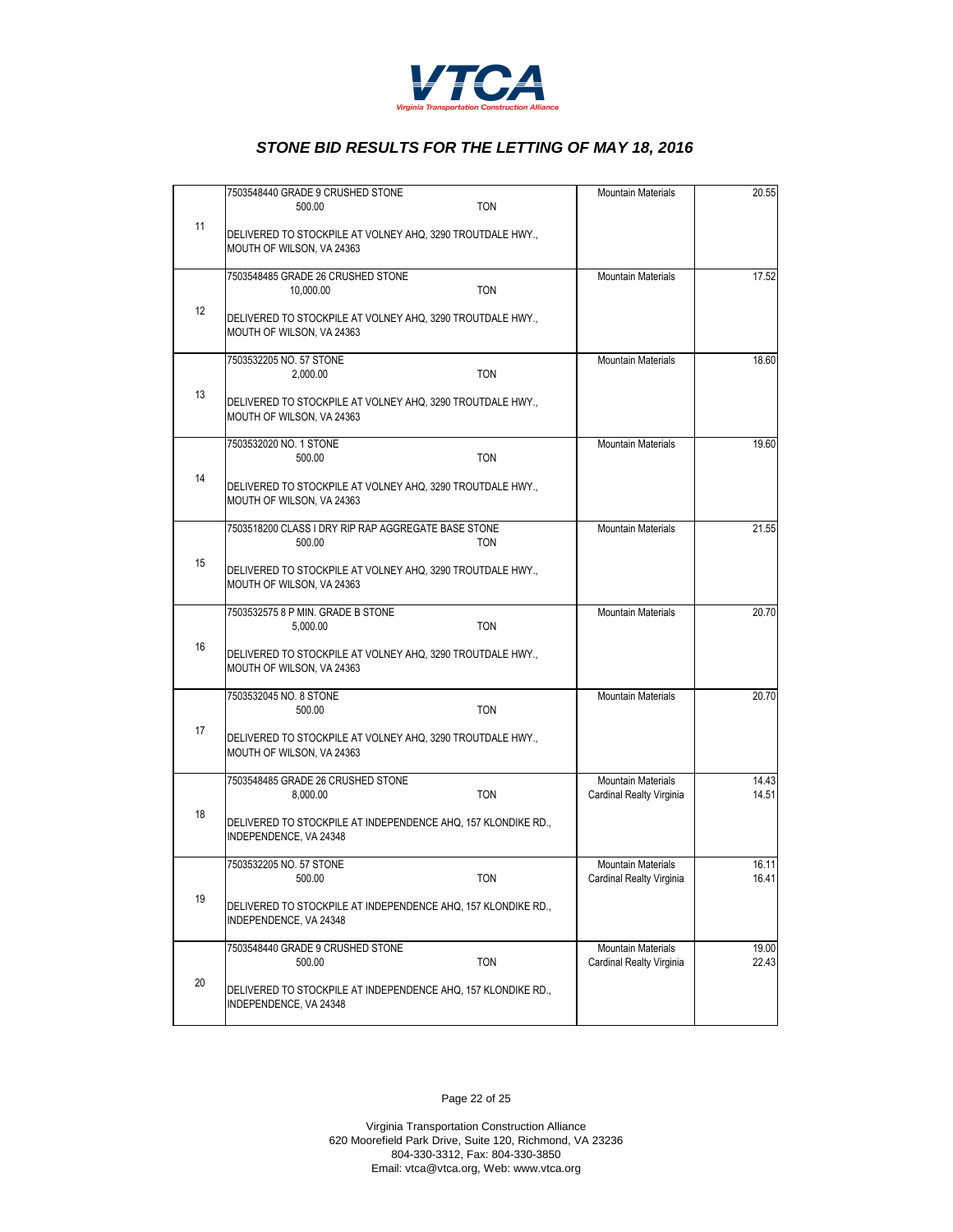

|    | 7503532045 NO. 8 STONE                                                                  | Mountain Materials                                | 18.16          |
|----|-----------------------------------------------------------------------------------------|---------------------------------------------------|----------------|
|    | <b>TON</b><br>500.00                                                                    | <b>Cardinal Realty Virginia</b>                   | 18.52          |
| 21 | DELIVERED TO STOCKPILE AT INDEPENDENCE AHQ, 157 KLONDIKE RD.,<br>INDEPENDENCE, VA 24348 |                                                   |                |
|    | 7503532045 NO. 8 STONE                                                                  | Salem Stone Corp.                                 | 15.56          |
|    | <b>TON</b><br>300.00                                                                    | McCraw Trucking Inc.                              | 17.14          |
| 22 | DELIVERED TO STOCKPILE AT WYTHEVILLE AHQ, 2749 CHAPMAN RD.,<br>WYTHEVILLE, VA 24382     |                                                   |                |
|    | 7503532225 NO. 68 STONE<br>700.00<br><b>TON</b>                                         | Salem Stone Corp.                                 | 15.56          |
| 23 | DELIVERED TO STOCKPILE AT WYTHEVILLE AHQ, 2749 CHAPMAN RD.,<br>WYTHEVILLE, VA 24382     |                                                   |                |
|    | 7503532045 NO. 8 STONE<br><b>TON</b><br>500.00                                          | Salem Stone Corp.<br><b>Mountain Materials</b>    | 18.22<br>18.25 |
| 24 | DELIVERED TO STOCKPILE AT ELK CREEK LOT, 706 VICTORY LN., ELK<br><b>CREEK, VA 24326</b> | McCraw Trucking Inc.                              | 21.66          |
|    | 7503532045 NO. 8 STONE                                                                  | Salem Stone Corp.                                 | 16.81          |
|    | <b>TON</b><br>500.00                                                                    | McCraw Trucking Inc.<br><b>Mountain Materials</b> | 19.75<br>21.70 |
| 25 | DELIVERED TO STOCKPILE AT SPEEDWELL AHQ, 187 SPRAKER RD.,<br>CROCKETT, VA 24323         |                                                   |                |
|    | 7503548485 GRADE 26 CRUSHED STONE                                                       | Salem Stone Corp.                                 | 15.52          |
|    | <b>TON</b><br>7,000.00                                                                  | McCraw Trucking Inc.                              | 16.05          |
| 26 | DELIVERED TO STOCKPILE AT ELK CREEK LOT, 706 VICTORY LN., ELK<br><b>CREEK, VA 24326</b> | <b>Mountain Materials</b>                         | 17.05          |
|    | 7503548485 GRADE 26 CRUSHED STONE                                                       | Salem Stone Corp.                                 | 12.68          |
|    | <b>TON</b><br>10,000.00                                                                 | McCraw Trucking Inc.                              | 14.98          |
| 27 | DELIVERED TO STOCKPILE AT SPEEDWELL AHQ, 187 SPRAKER RD.,<br>CROCKETT, VA 24323         | <b>Mountain Materials</b>                         | 19.70          |
|    | 7503532225 NO. 68 STONE                                                                 | Salem Stone Corp.                                 | 18.24          |
|    | <b>TON</b><br>500.00                                                                    | <b>Mountain Materials</b>                         | 18.25          |
| 28 | DELIVERED TO STOCKPILE AT ELK CREEK LOT, 706 VICTORY LN., ELK<br><b>CREEK, VA 24326</b> |                                                   |                |
|    | 7503532225 NO. 68 STONE                                                                 | Salem Stone Corp.                                 | 18.21          |
|    | 500.00<br>TON                                                                           | Mountain Materials                                | 21.70          |
| 29 | DELIVERED TO STOCKPILE AT SPEEDWELL AHQ, 187 SPRAKER RD.,<br>CROCKETT, VA 24323         |                                                   |                |
|    | 7503532205 NO. 57 STONE                                                                 | <b>Mountain Materials</b>                         | 18.39          |
|    | <b>TON</b><br>500.00                                                                    | McCraw Trucking Inc.<br>Salem Stone Corp.         | 18.40          |
| 30 | DELIVERED TO STOCKPILE AT ELK CREEK LOT, 706 VICTORY LN., ELK<br><b>CREEK, VA 24326</b> |                                                   | 18.43          |

Page 23 of 25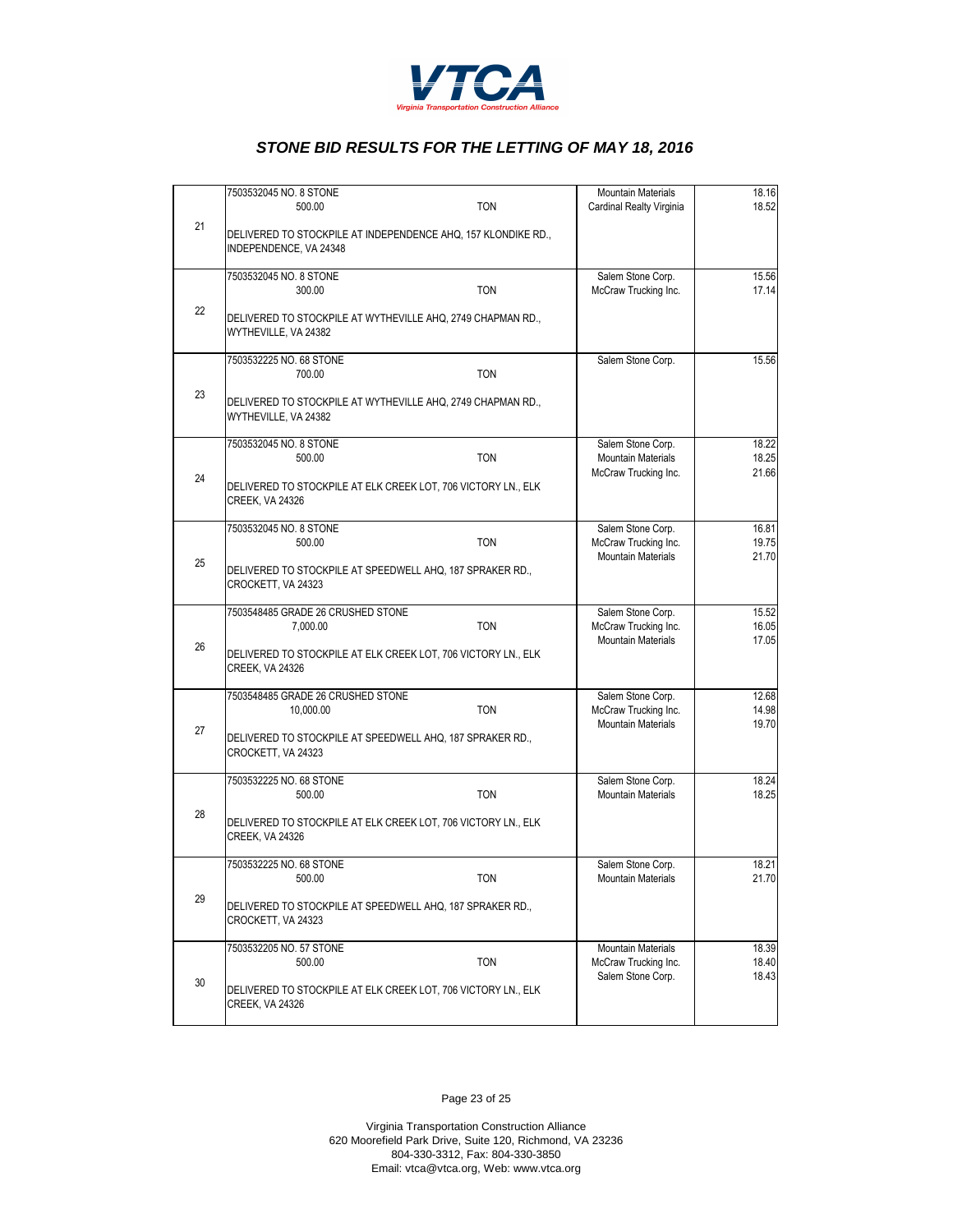

|    | 7503532205 NO. 57 STONE<br><b>TON</b><br>500.00                                    | Salem Stone Corp.<br>McCraw Trucking Inc. | 16.18<br>17.77 |
|----|------------------------------------------------------------------------------------|-------------------------------------------|----------------|
| 31 | DELIVERED TO STOCKPILE AT SPEEDWELL AHQ, 187 SPRAKER RD.,<br>CROCKETT, VA 24323    | <b>Mountain Materials</b>                 | 18.45          |
|    | 7503548485 GRADE 26 CRUSHED STONE                                                  | Pounding Mill Quarry                      | 11.43          |
|    | <b>TON</b><br>5.000.00                                                             | Salem Stone Corp.                         | 12.51          |
| 32 | DELIVERED TO STOCKPILE AT BLAND AHQ, 159 SEDDON ST., BLAND, VA<br>24315            |                                           |                |
|    | 7503532045 NO. 8 STONE<br>2,500.00<br><b>TON</b>                                   | Pounding Mill Quarry<br>Salem Stone Corp. | 14.50<br>16.81 |
| 33 | DELIVERED TO STOCKPILE AT BLAND AHQ, 159 SEDDON ST., BLAND, VA<br>24315            |                                           |                |
|    | 7503532205 NO. 57 STONE<br><b>TON</b><br>500.00                                    | Pounding Mill Quarry<br>Salem Stone Corp. | 14.50<br>16.29 |
| 34 | DELIVERED TO STOCKPILE AT BLAND AHQ, 159 SEDDON ST., BLAND, VA<br>24315            |                                           |                |
|    | 7503532225 NO. 68 STONE<br><b>TON</b><br>500.00                                    | Pounding Mill Quarry<br>Salem Stone Corp. | 14.50<br>16.90 |
| 35 | DELIVERED TO STOCKPILE AT BLAND AHQ, 159 SEDDON ST., BLAND, VA<br>24315            |                                           |                |
|    | 7503548440 GRADE 9 CRUSHED STONE<br><b>TON</b><br>500.00                           | Pounding Mill Quarry                      | 14.82          |
| 36 | DELIVERED TO STOCKPILE AT BLAND AHQ, 159 SEDDON ST., BLAND, VA<br>24315            |                                           |                |
|    | 7503548485 GRADE 26 CRUSHED STONE<br><b>TON</b><br>2,500.00                        | Pounding Mill Quarry                      | 12.66          |
| 37 | DELIVERED TO STOCKPILE AT ROCKY GAP AHQ, 7146 N. SCENIC HWY.,<br>BASTIAN, VA 24314 |                                           |                |
|    | 7503532045 NO. 8 STONE<br><b>TON</b><br>1,500.00                                   | Pounding Mill Quarry                      | 15.30          |
| 38 | DELIVERED TO STOCKPILE AT ROCKY GAP AHQ, 7146 N. SCENIC HWY.,<br>BASTIAN, VA 24314 |                                           |                |
|    | 7503532205 NO. 57 STONE<br>500.00<br><b>TON</b>                                    | Pounding Mill Quarry                      | 13.95          |
| 39 | DELIVERED TO STOCKPILE AT ROCKY GAP AHQ, 7146 N. SCENIC HWY.,<br>BASTIAN, VA 24314 |                                           |                |
|    | 7503532225 NO. 68 STONE<br><b>TON</b><br>500.00                                    | Pounding Mill Quarry                      | 13.95          |
| 40 | DELIVERED TO STOCKPILE AT ROCKY GAP AHQ, 7146 N. SCENIC HWY.,<br>BASTIAN, VA 24314 |                                           |                |

Page 24 of 25